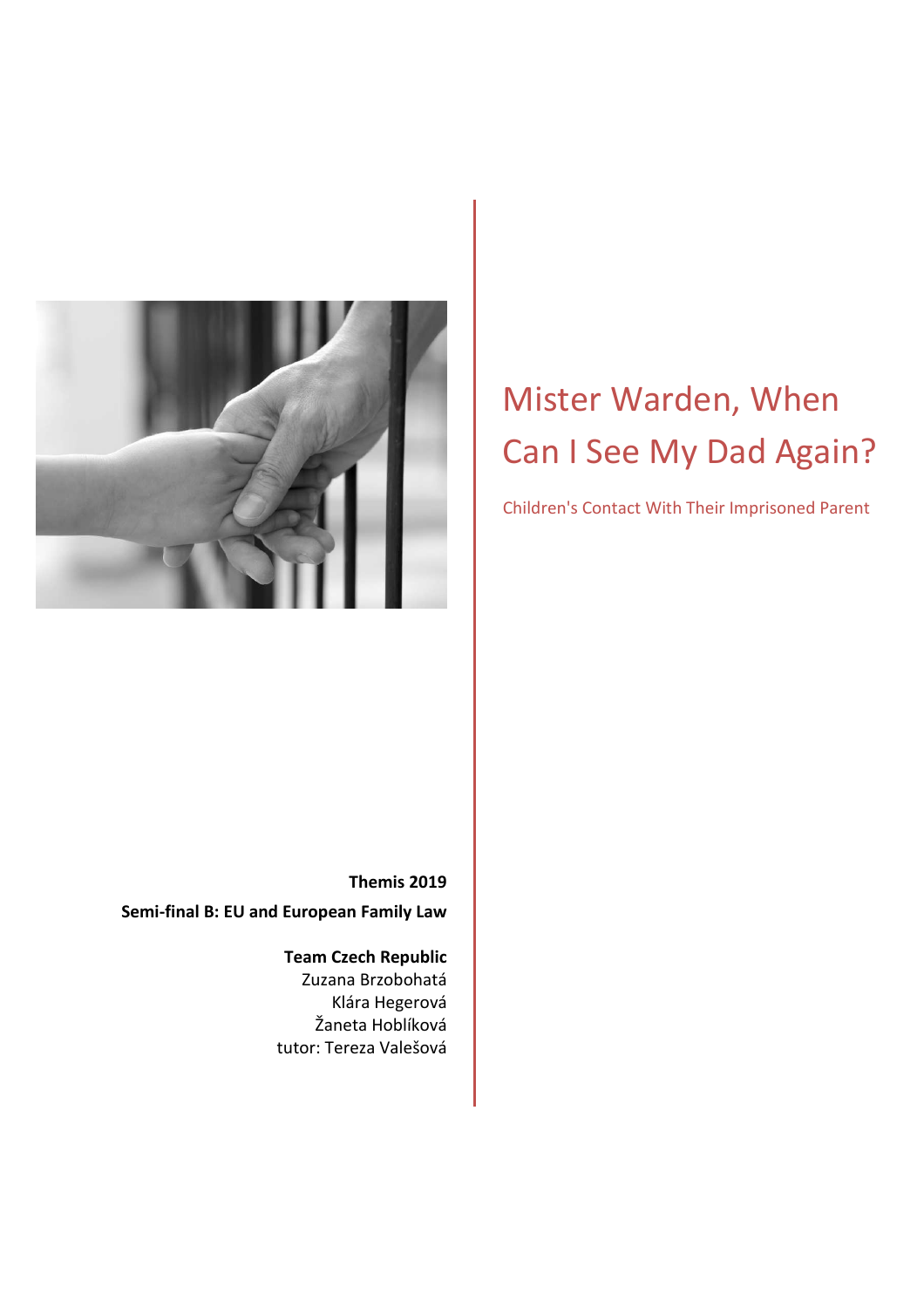### **Introduction**

l

"Mister Warden, when can I see my dad again"? The question that we put as a heading of our report refers to the problem of setting a contact between a child and his or her incarcerated parent.

Article 8 of The Convention for the Protection of Human Rights and Fundamental Freedoms and article 33 of The Charter of Fundamental Rights of the European Union enshrines the protection of the right to family life. Common principle in the European Union states that every child has a right of contact with his or her parents to the extent which is in his or her best interest. But what is in the best interest of the child if one of the parents is arrested? And what aspects need to be considered, when a judge is deciding about the contact?

The aim of our report is to summarize criteria that each judge solving this issue should carefully consider then to analyse different weight and importance of these criteria in the decision-making process. As a conclusion we make a sort of a guideline for judges to help them reach a judgment which will be truly in the best interest of a child. It is crucial to point out that the starting and the most important point of the whole decision-making process in such situations is the abovementioned best interest of a child. Even though this principle is well known when deciding about the contact between a parent and his or her child there seem to be a very strong tendency when deciding about the contact of an incarcerated parent to subconsciously or even bluntly punish this parent again by restricting the contact with his or her child. The very limited or even non-existent contact is often perceived as an inherent and justified part of the punishment itself. In that sense an incarcerated parent is regarded as someone, who by committing the criminal act, voluntarily deprived himself or herself of a right to see his or her child, forgetting completely about the best interest of this child<sup>1</sup>.

How strong is this tendency, is illustrated by one case of European Court of Human Rights (hereinafter "ECHR"). Although it was rather exceptional argumentation<sup>2</sup>, even ECHR stated in a case of an incarcerated mother complaining about the limited contact with her new born

<sup>&</sup>lt;sup>1</sup> The children of prisoners are even sometimes referred to as the 'orphans of justice', the 'forgotten victims' of crime and the 'Cinderella of penology' – see J. Murray. *Effects of Imprisonment on Families and Children of Prisoners* In The Effects of Imprisonment, 2005, A. Liebling and S. Maruna, accessible from: https://www.researchgate.net/publication/254316808\_The\_effects\_of\_imprisonment\_on\_families\_and\_childr en\_of\_prisoners

 $2$  For other approach see from recent cases for example T. V. THE CZECH REPUBLIC, application n. 19315/11, judgment from 17th July 2014, or ASSUNÇÃO CHAVES V. PORTUGAL, application n. 61226/08, judgment from 31st January 2012, both accessible from the database of ECHR (https://www.echr.coe.int/Pages/home.aspx?p=home&c=)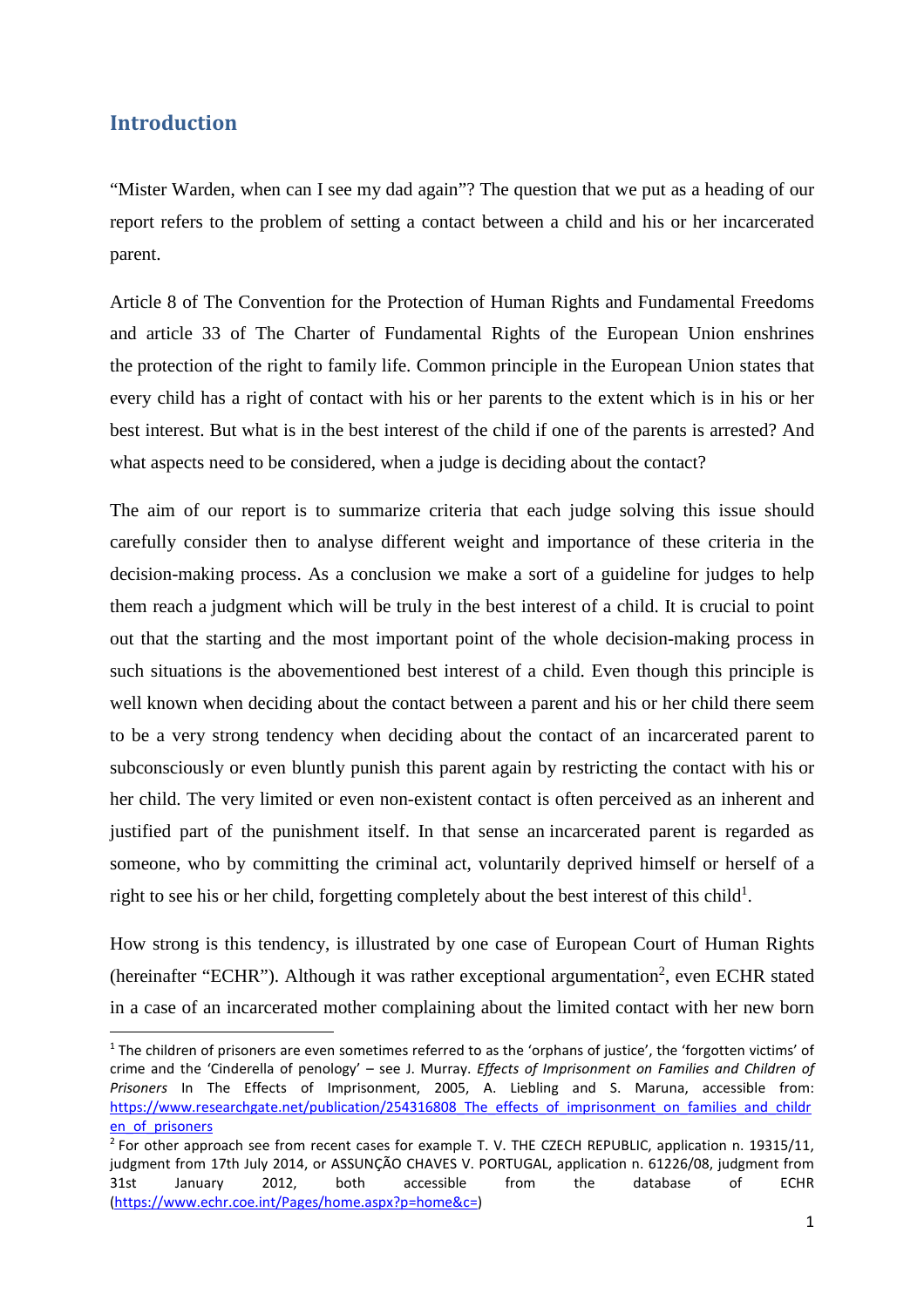son that *she was fully aware of the fact that she was pregnant when she embarked upon the criminal activity that led to her detention. Her detention in a closed prison with particular security arrangements had been made necessary by her own conduct* [...]*. Understandably, this state of affairs would have implications for her son*. For the limited phone contact the ECHR went on that in the case in question it *did not exceed what follows from ordinary and reasonable requirements of imprisonment<sup>3</sup> .* This line of argumentation that the Court further developed in his decision is fully concentrated on the incarcerated parent completely leaving out the best interest of the child. It is however the child (and his or her best interest) who should be in the forefront of the judge´s arguments when setting a contact with his or her incarcerated parent<sup>4</sup>.

This is unfortunately not always the case and when deciding about the contact of an incarcerated parent with his or her child there are other factors and aspects that come into play with various importance in the decision-making. Some of these factors are maybe not *prima facie* obvious or they actually differ from the usual set of criteria that are taken into account in cases related to contacts between parents and children. All of this lead us to the idea of making a practical judge's guideline. The criteria can be divided into four main categories that are (i) circumstances on a child's side, (ii) nature of a criminal act, (iii) prison conditions and (iv) the extent of a contact. These criteria are discussed in following chapters.

#### **1. Circumstances on a child's side**

When a judge is deciding about contact of a child with his or her imprisoned parent, circumstances on a child's side should be taken into account primarily. There is no legal regulation that gives us instructions on what these circumstances are. Czech Civil Code<sup>5</sup> says that: *"A child who is in the custody of only one parent has the right to contact with the other parent to the extent that it is in the interest of the child.*" According to article 9 para 3 of Convention on the Rights of the Child, parties shall respect the right of the child who is separated from one or both parents to maintain personal relations and direct contact with both parents on a regular basis, except if it is contrary to the child's best interests. Article 4 para 2

l

<sup>&</sup>lt;sup>3</sup> Case KLEUVER v. NORWAY, application n. 45837/99, decision from 30th April 2002, accessible from https://hudoc.echr.coe.int/eng#{%22itemid%22:[%22001-22377%22]}

<sup>4</sup> As some authors aptly commentated: *the son has no responsibility whatsoever for the fact that his mother was on remand at the time of his birth* [...]. *He is however the one who has to suffer from the separation from his mother –* see Stephanie Lagoutte in Peter Scharff Smith: *When the Innocent are Punished: The Children of Imprisoned Parents*, Springer: 2014, p. 298.

<sup>&</sup>lt;sup>5</sup> § 888 of Act No. 89/2012 Coll., Civil Code of the Czech Republic.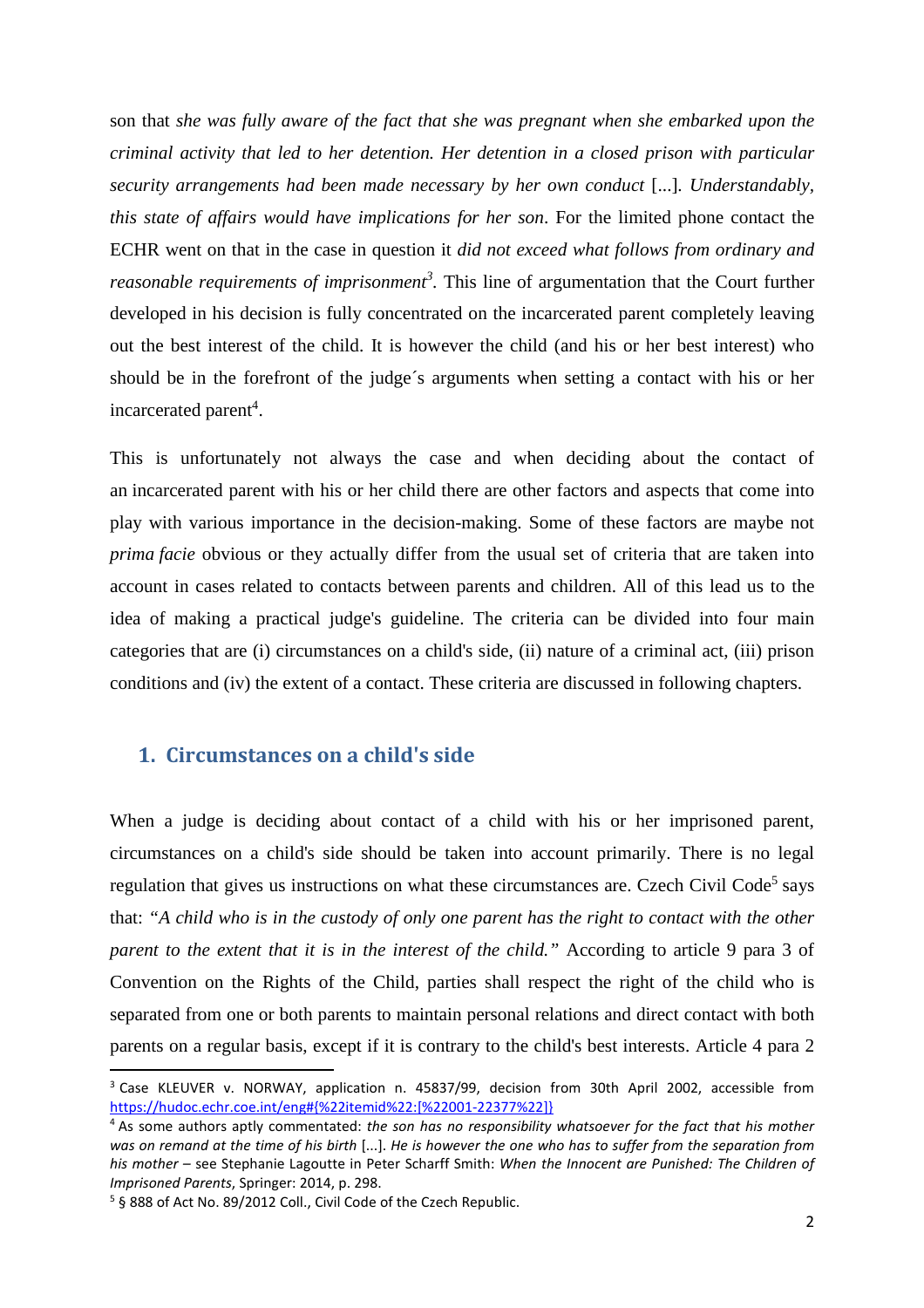of Convention on contact concerning children says that such contact may be restricted or excluded only where necessary in the best interests of the child<sup>6</sup>. So, the main guideline should be the best interest of a child. An interpretation of the best interest of the child can be found in General comment No. 14<sup>7</sup> which advise: "It should be adjusted and defined on an *individual basis, according to the specific situation of the child or children concerned, taking into consideration their personal context, situation and needs."*

In this chapter, we identify criteria that are related to a child and should be considered by a judge while deciding a case of establishing regular contact with imprisoned parent.

The **quality of relationship** between a child and imprisoned parent should be considered primarily. This approach is recommended by Committee on the Rights of the Children, which declared that the quality of the relationship and the need to retain it must be taken into consideration in decisions on the frequency and length of visits and other contact. <sup>8</sup> Knowledge about this topic can be given by expert report, previous judgments connected with particular child or report made by Social service agency.

The relationship question is closely related to another important circumstance. A judge should find out how **custody of a child** has been secured before parent's incarceration. To understand the impact of parental incarceration, it is important to determine the nature of a family living arrangements prior to incarceration.<sup>9</sup> It is a big difference if a child has been in imprisoned parent's custody prior the incarceration or in custody of someone else (second parent, grandparents, other person, foster) or an institution. If a child didn't live with imprisoned parent, it is necessary to find out what was the reason for this and how often their contact has taken place. The quality of their contact is also important. If a child has been in custody of someone else than imprisoned parent or didn't meet this parent because of his or her lack of interest, the necessity of contact in prison is much lesser.

<sup>&</sup>lt;sup>6</sup> In the context of contact between the imprisoned father and his daughter, European Court of Human Rights (hereinafter as ECHR) has interpreted the concept of the best interest of the child in case T. v. THE CZECH REPUBLIC<sup>6</sup>. ECHR stated that interruptions in family relationships can lead to entirely exceptional circumstances. It is necessary to do everything in order to maintain personal relationships as well as to do everything for family renewal when the right moment comes.

<sup>&</sup>lt;sup>7</sup> General comment of Committee on the Rights of the Children No. 14 (2013) on the right of the child to have his or her best interest taken as a primary consideration (art. 3, para 1), The best interest of the child.

<sup>&</sup>lt;sup>8</sup> General comment of Committee on the Rights of the Children No. 14 (2013) on the right of the child to have his or her best interest taken as a primary consideration (art. 3, para 1), (c) Preservation of the family environment and maintaining relations.

<sup>&</sup>lt;sup>9</sup> PARKE Ross, CLARKE-STEWARD K. Alison. Effect of Parental Incarceration on Young Children. Available from https://www.urban.org/sites/default/files/publication/60691/410627-Effects-of-Parental-Incarceration-on-Young-Children.PDF, p. 2.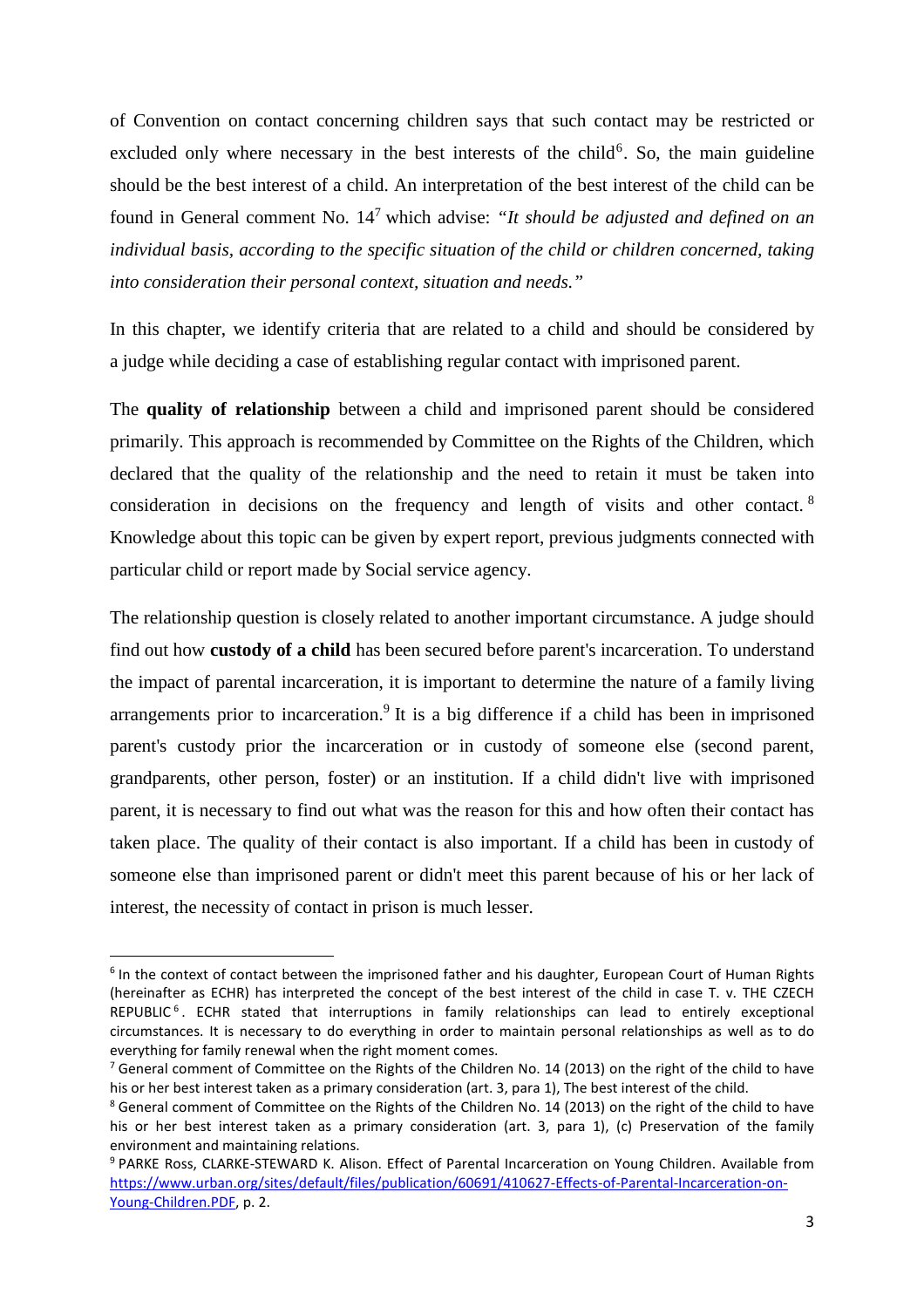Another important circumstance is, whether the imprisoned parent has full **parental responsibility** as the right to contact with a child is usually a part of it.<sup>10</sup>

An important thing for consideration is **child**'**s mental state**. According to French Court Cassation, this question should be proved by psychiatric expert report.<sup>11</sup> In general it should be said that parent's incarceration almost always means a mental burden for the child unfortunately. Experts agree that parent's incarceration can cause post-traumatic disorder to a child. Mental problems can be aggravated by secondary stigma, bullying, victimization and social isolation as a result of their association with the prisoner. This can lead to conduct problems or problems at school.<sup>12</sup> According to the quality of child-imprisoned parent's relationship, some studies have shown that good quality contact and open communication with imprisoned parent are important for child's resilience. However, disrupted contact, confusion about the situation can impact negatively on children.<sup>13</sup> Visiting parent in prison can reassure a child that a parent is safe and well.<sup>14</sup>

Another linked question is, how can be the child influenced by the **form of custody** after parent's imprisonment. The best situation is when the child stays with second parent, mostly a mother. In case of mother's incarceration, grandparents take care of children in most cases (instead of fathers).<sup>15</sup> The most burdensome situation arises when a child has to go to new and unknown environment – to foster family or even worse to institutional care. Beginnings in foster family can be hard but this kind of custody can provide feeling of safety, which is the most necessary need for a child. According to this, institutional care can even cause damage to a child.<sup>16</sup> If a child doesn't have any other close relatives who care about him or her, a necessity of maintaining contact with imprisoned parent is very important. Unfortunately, there can be serious obstacles in the way (bad child's mental state as a result of whole situation, parent's lack of interest, financial and logistic problems, etc.).

<sup>&</sup>lt;sup>10</sup> For example art. 858 of Act No. 89/2012 Coll., Civil Code of Czech Republic.

<sup>11</sup> Decision of Court Cassation, nr. 06-12655, March 13 2007.

<sup>&</sup>lt;sup>12</sup> SHARRATT Kathryn. Children's Experiences of Contact with Imprisoned Parents: A Comparison between Four European Countries. Available from http://eprints.hud.ac.uk/id/eprint/19764/1/SharrattChildrens.pdf <sup>13</sup> Children of Imprisoned Parents, European Perspectives on Good Practice, Eurochips, available from http://childrenofprisoners.eu/wp-content/uploads/2016/01/Children-of-Imprisoned-Parents-European-Perspectives-on-Good-Practice.pdf, p. 44

<sup>&</sup>lt;sup>14</sup> SHARRATT Kathryn. Children's Experiences of Contact with Imprisoned Parents: A Comparison between Four European Countries. Available from http://eprints.hud.ac.uk/id/eprint/19764/1/SharrattChildrens.pdf, p. 10 <sup>15</sup> Children of Imprisoned Parents, European Perspectives on Good Practice, Eurochips, available from http://childrenofprisoners.eu/wp-content/uploads/2016/01/Children-of-Imprisoned-Parents-European-Perspectives-on-Good-Practice.pdf, p. 52

 $16$  Ibidem.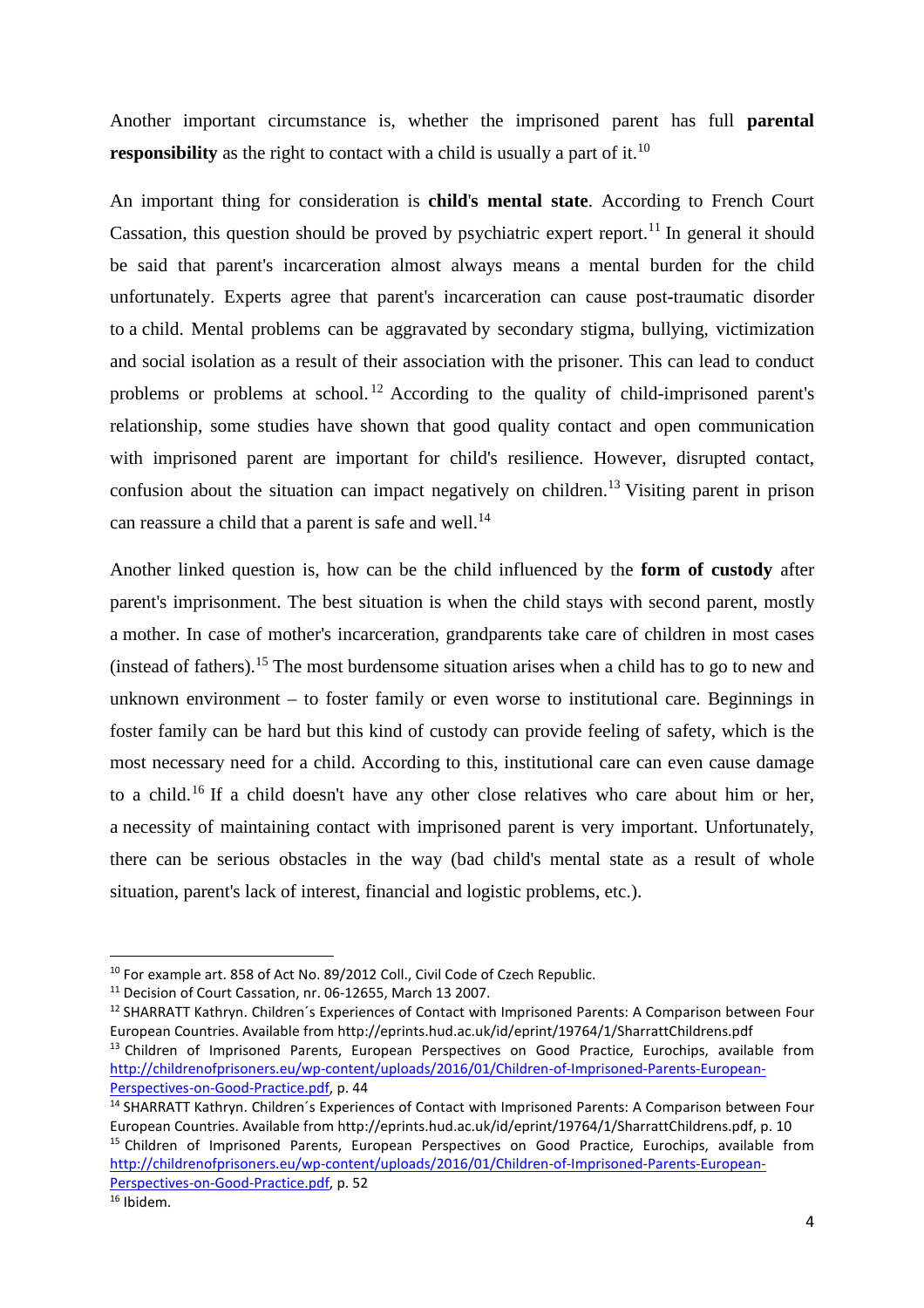A judge should also consider whether there is a **person who is able to accompany a child into a prison**. Huge problem can arise when a child is in custody of second parent, grandparents or other relatives, and relationships in a family are not good.<sup>17</sup> Czech Constitutional Court argued that if second parent doesn't want to accompany a child to a prison, there's necessity of authoritative regulation of contact by judicial decision. <sup>18</sup> If caregiving person can provide stable support for children and have open communication with them, then children often cope better with a situation.<sup>19</sup> It can be assumed that professional foster families will deal with it better as they have legal obligation to support child-parent relationship and are well trained usually. Children in institutional care are dependent on willingness of social workers or NGOs.

As the General comment No. 14<sup>20</sup> states: "*The right of the child to preserve his or her identity is guaranteed by the Convention (art. 8) and must be respected and taken into consideration in the assessment of the child's best interests."* According to this commitment the judge should consider if contact between a child and his or her imprisoned parent has a special impact on **child's identity**. This question can arise if imprisoned parent is a foreigner and is the only one who communicates with a child in different language.

As a result of the Day of General Discussion on Children of Incarcerated Parent, United Nation's Committee on the Rights of the Child recommended that timing of visits should not negatively interfere with other elements of the child's life such as schooling.<sup>21</sup> The same approach is supported by European Council<sup>22</sup>. Teachers are concentrated on education of a

<sup>&</sup>lt;sup>17</sup> Research made in the Czech Republic showed that the conflict between imprisoned parent and a care person is the second biggest obstacle for maintaining relationship with their children. VAŠÍČKOVÁ, Tereza, Support and Assistance to Children of Imprisoned Parents in the Czech Republic. Diploma thesis. Charles University. Prague. 2013. available from https://is.cuni.cz/ , p. 77

<sup>&</sup>lt;sup>18</sup> Decisions of Constitutional Court of the Czech Republic, I. ÚS 3296/17, December 20 2017 and II. ÚS 22/17, August 8 2017.

<sup>&</sup>lt;sup>19</sup> Children of Imprisoned Parents, European Perspectives on Good Practice, Eurochips, available from http://childrenofprisoners.eu/wp-content/uploads/2016/01/Children-of-Imprisoned-Parents-European-Perspectives-on-Good-Practice.pdf, p. 43

<sup>&</sup>lt;sup>20</sup> General comment of Committee on the Rights of the Children No. 14 (2013) on the right of the child to have his or her best interest taken as a primary consideration (art. 3, para 1).

<sup>&</sup>lt;sup>21</sup> Report and recommendations of the Day of General Discussion on "Children of Incarcerated Parents". United Nation´s Committee on The Rights Of The Child 30 September 2011, p. 39, Available From https://www.ohchr.org/Documents/HRBodies/CRC/Discussions/2011/DGD2011ReportAndRecommendations.p df

<sup>&</sup>lt;sup>22</sup> Recommendation CM/Rec(2018)5 of the Committee of Ministers to member States concerning children with imprisoned parents, adopted on April 4 2018, p. 5, point 18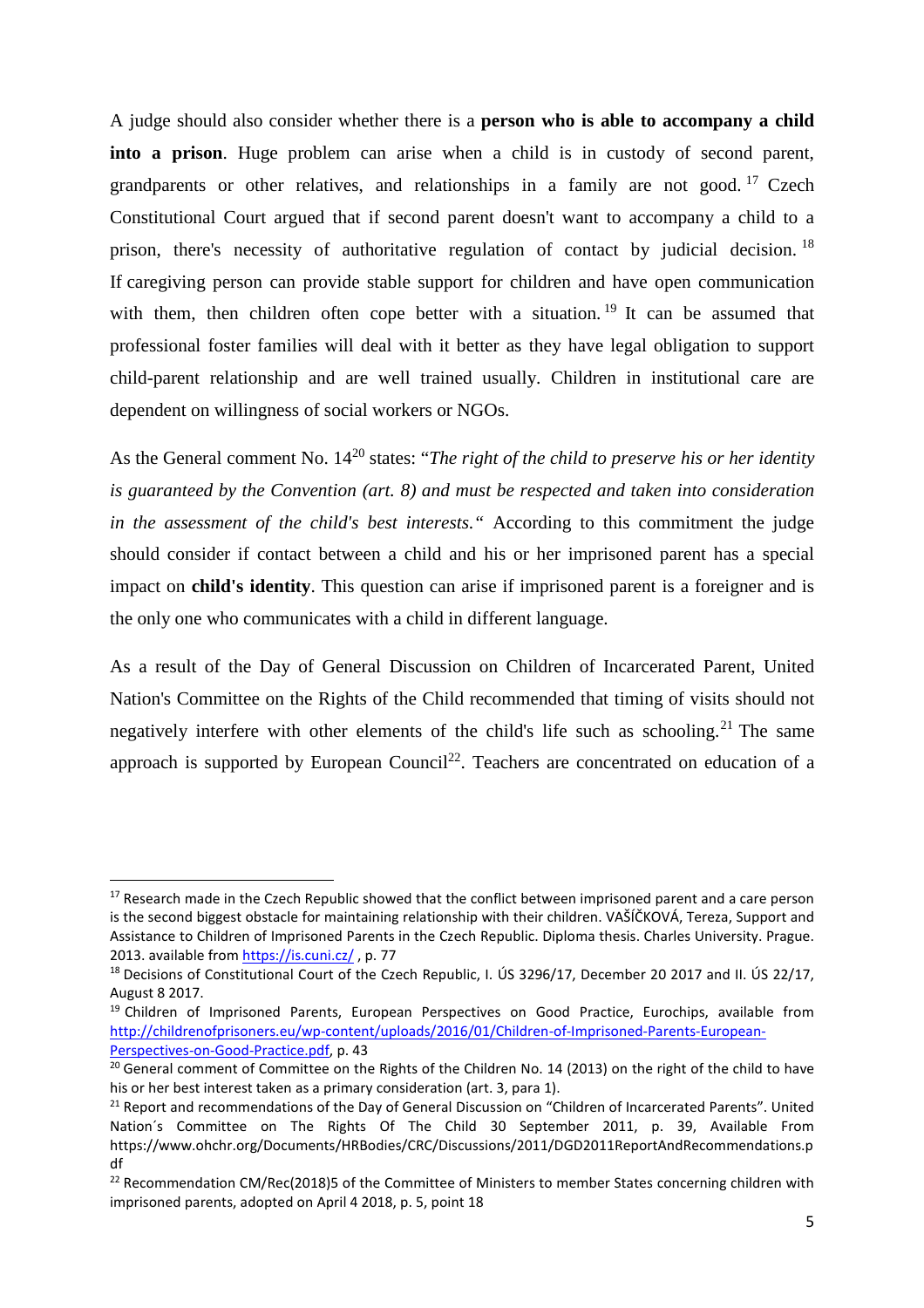child but can provide emotional support as well.<sup>23</sup> Accordingly child's school **timetable** as well as timing of other **child's activities** which make them feel good and are beneficial for child´s development and wellbeing should be taken into account**.** 

A judge should find out **an opinion of a child**<sup>24</sup>. An interference with the child's participation rights may lead to violation of article 8 of European Convention on Human Rights which enshrines the right to family life. It is necessary to emphasize that even if article 12 of Convention on the Rights of the Child says that a child shall be provided an opportunity to be heard in any judicial and administrative proceedings affecting the child, *either directly, or through a representative or an appropriate body*<sup>25</sup>. It needs to be said that practice in real cases varies. There are decisions such as Case of M. M. v. Croatia<sup>26</sup> or Case of N. TS. and others v. Georgia<sup>27</sup> in which ECHR constituted an interference to article 8 of European Convention on Human Rights by not listening to a child directly by national courts. On the other hand, in Case of Sahin v. Germany<sup>28</sup> an opinion of a minor has been gained by an expert and it was found sufficient. In this case ECHR stated that: "*It would be going too far to say that domestic courts are always required to hear a child in court on the issue of access to a parent not having a custody, but this issue depends on the specific circumstances of each case, having due regard to the age and maturity of the child concerned." <sup>29</sup>* Czech Constitutional Court points out that it is necessary to assess which form is the most appropriate in each case individually. However direct questioning of a minor by a judge should be preferred.<sup>30</sup> On the other hand Constitutional Court of the Slovak Republic expressed an opinion that the situation when courts haven't heard the minor directly in custody proceedings is not, without taking into account other relevant circumstances (such as child's age or hearing the child by an expert), sufficient reason for pronouncement violation of applicant's fundamental rights.<sup>31</sup>

<sup>&</sup>lt;sup>23</sup> Children of Imprisoned Parents, European Perspectives on Good Practice, Eurochips, available from http://childrenofprisoners.eu/wp-content/uploads/2016/01/Children-of-Imprisoned-Parents-European-Perspectives-on-Good-Practice.pdf, p. 43

<sup>&</sup>lt;sup>24</sup> Convention on the Rights of the Child adopted by United Nations General Assembly resolution 44/25 of 20 November 1989, art. 12

 $25$  The same approach is included also in Recommendation CM/Rec(2018)5 of the Committee of Ministers to member States concerning children with imprisoned parents, adopted on April 4 2018, p. 4, point 1

 $26$  ECHR, CASE OF M.M. v. CROATIA, App. No. 10161/13, December 3 2015

<sup>&</sup>lt;sup>27</sup> ECHR, CASE OF N.TS. AND OTHERS V. GEORGIA, App. No 71776/12, February 2 2016

<sup>28</sup> ECHR, CASE OF SAHIN V. GERMANY, App. No 30943/96, July 8 2003

<sup>29</sup> Ibidem, p. 16, point 73.

<sup>&</sup>lt;sup>30</sup> Decisions of Czech Constitutional Court IV. ÚS 827/18 April 10 2018, II. ÚS 1931/17 December 19 2017.

<sup>&</sup>lt;sup>31</sup> Decision of Slovak Constitutional Court II. ÚS 659/2017 October 24 2017.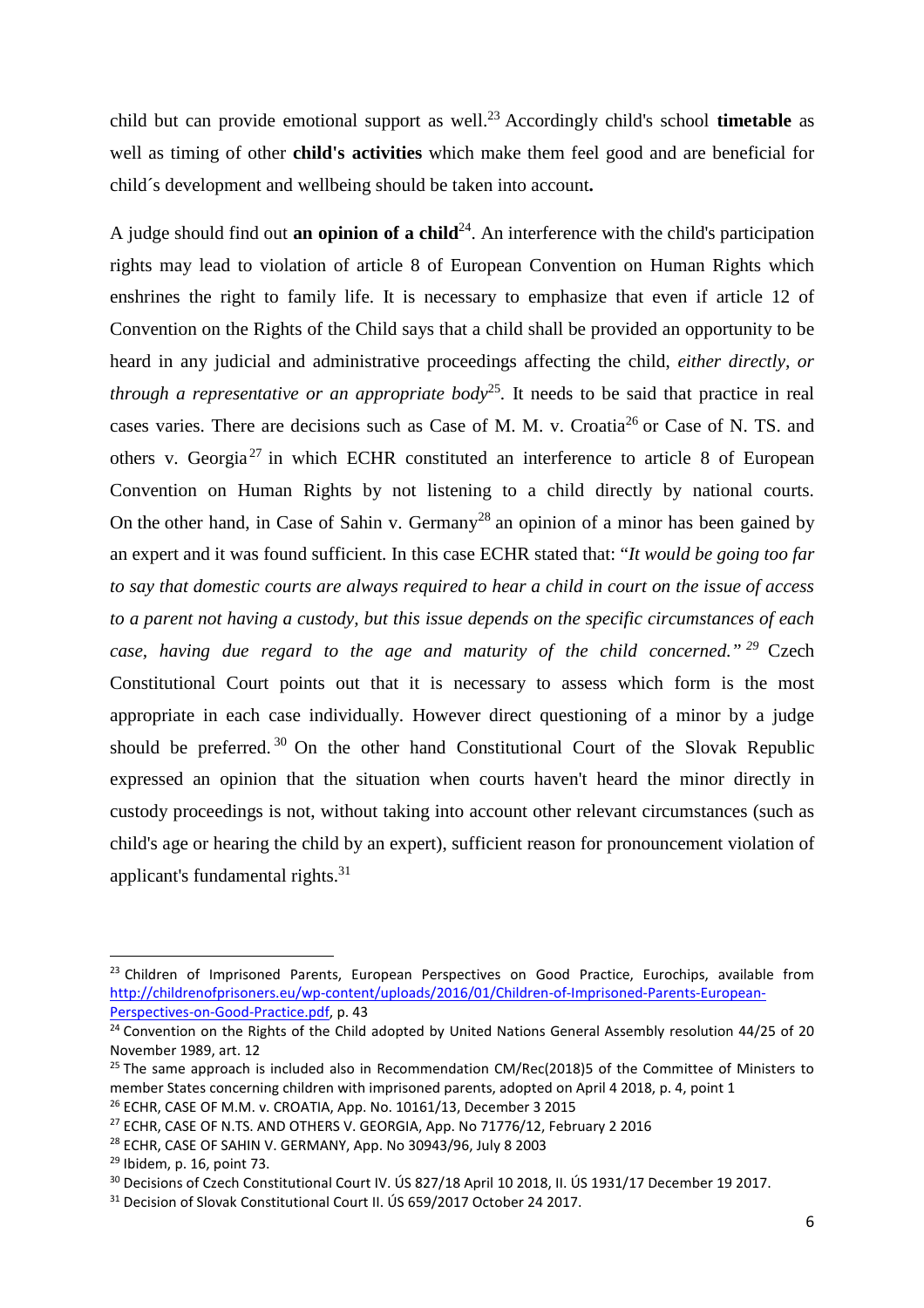A **child**'**s age** might be taken in consideration as well. Developmental stages play a significant role in child's ability to comprehend parental involvement in a criminal justice system. They are a major determining factor of how a child will respond.<sup>32</sup> Anyway, this criterion is closely linked to other mentioned circumstances (especially the quality of child-parent relationship, children (non)friendly environment in prison, child's mental state). Every child needs loving parents, no matter if he or she is 2 or 16 years old.

The court should take into a consideration whether a **child is aware of parent**'**s incarceration** or not. Research made in the Czech Republic showed that 56 % of asked prisoners think that their child is too small to understand, 16 % of prisoners is ashamed, 10 % don't know how to explain the situation to the child, 9 % of prisoners think that the main reason why their child doesn't know about imprisonment is a wish of caring person.<sup>33</sup> Some experts say that uncertainty and lack of information can cause fear and anxiety. Even when there may be a good reason for such silence, children of prisoners are more likely to have negative reactions when they can't talk about it.<sup>34</sup> According to Czech Constitutional Court concealing the real reasons for the absence of a parent can lead the children to the wrong and vulnerable belief that their parent has lost interest and left them<sup>35</sup>. It is possible that a child has no relevant information about parent's imprisonment from current caregiver as he or she doesn't agree with prison visits. In this situation, it is up to judge to consider if this "silent" situation is in the child's best interest or not. On the other hand the necessity of informing a child arises out of child's participatory rights.

It is necessary to emphasize that abovementioned criteria are dependent one on each other. For better orientation, we can divide them into two categories - "**relationship category"** and "**situations category"**.

As the quality of the relationship between a child and imprisoned parent is probably the most important, **relationship category** should be examined first. The quality of the relationship influences how the child will adapt to the actual situation. A warm relationship is a major

<sup>&</sup>lt;sup>32</sup> MILLER, Keva. The Impact of Parental Incarceration on Children: An Emerging Need for Effective Interventions. The contract of the contract of the contract of the contract of the contract of the contract of the contract of the contract of the contract of the contract of the contract of the contract of the contract of https://www.researchgate.net/publication/226430580\_The\_Impact\_of\_Parental\_Incarceration\_on\_Children\_A n Emerging Need for Effective Interventions, p. 483

<sup>33</sup> VAŠÍČKOVÁ, Tereza, Support and Assistance to Children of Imprisoned Parents in the Czech Republic. Diploma thesis. Charles University. Prague. 2013. available from https://is.cuni.cz/, p. 74

<sup>&</sup>lt;sup>34</sup> PARKE Ross, CLARKE-STEWARD K. Alison. Effect of Parental Incarceration on Young Children. Available from https://www.urban.org/sites/default/files/publication/60691/410627-Effects-of-Parental-Incarceration-on-Young-Children.PDF, p. 4

<sup>&</sup>lt;sup>35</sup> Decision of Constitutional Court of the Czech Republic II. US 22/17, August 8 2017.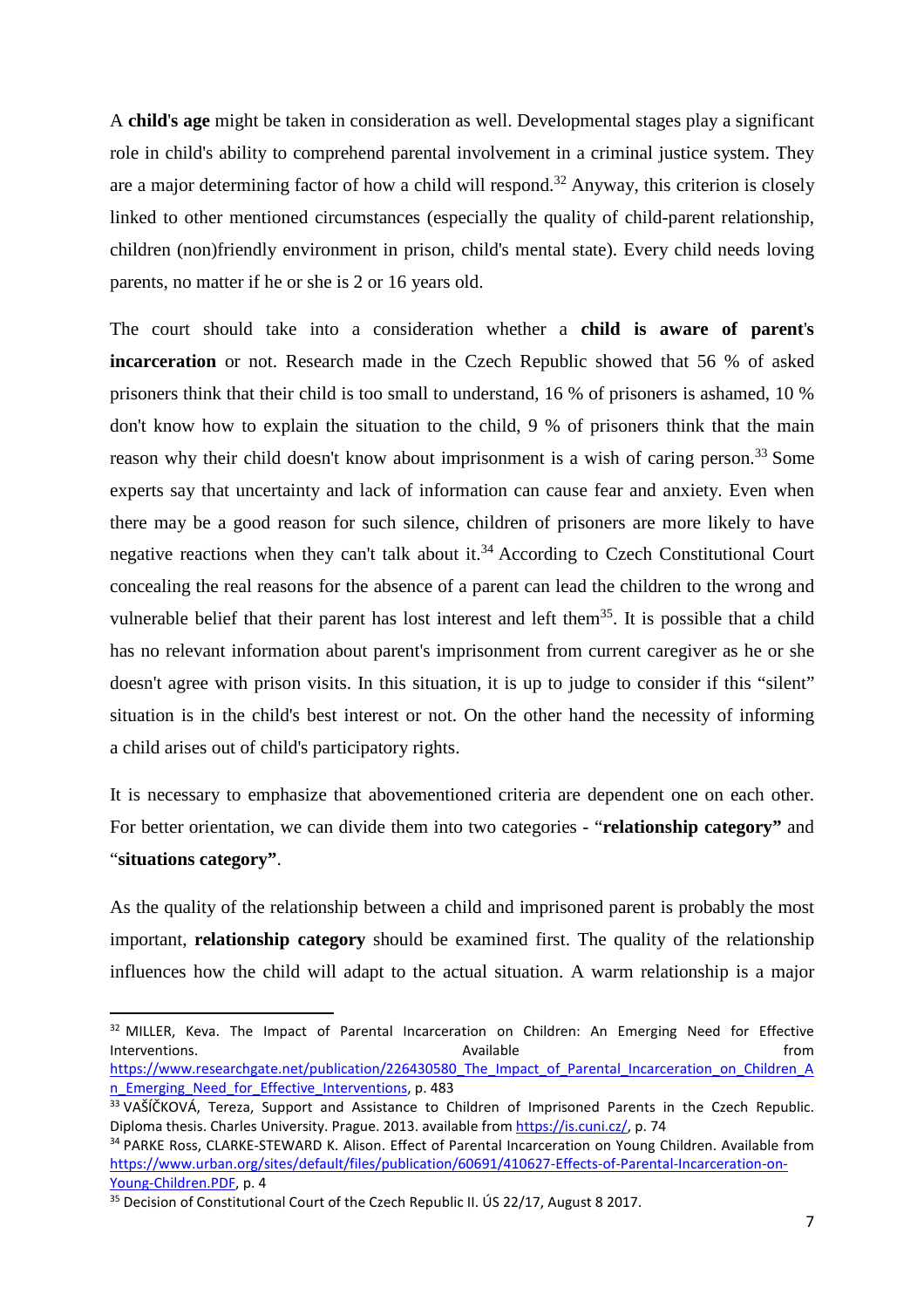assumption for hope, that there will be a chance for family renewal after release from prison. If there is no relationship for example because parent's lack of interest or a relationship is pathological, prison visits would only hurt a child. Indicators of the quality of a relationship are facts about previous custody arrangements or the extent and the quality of previous mutual contact. A specific relationship, which has a special impact on child's identity (for example same foreign language), must be taken in account in this category as well.

After and if a court concludes that there is a relationship which should be protected and maintained, it is necessary to examine the criteria of "**situation category**". In other words, it is necessary to find out if the actual situation of a child allows setting such contact without harming a child and what can help to mitigate the negative impacts of prison visits. Because of that, a court should be aware of child's mental state. In this context, an expert report can be useful, but there are also other pointers (based on longer observations) which can help, like reports from school, pediatrician, social worker, etc. Age of a child is also important, but it is crucial to perceive it in relation with other criteria. In other words, the age can't be the only one reason for not setting a contact in prison. Important question is, if there is a person, who can accompany the child and provide him a psychic support during them (it can be the other parent but also grandparent, aunt, social worker, NGO's worker, etc.). Last, but not least, visits in prison should not interfere with child's week timeframe, because school or free time activities as well as friends can help a child to feel "normal".

Interviewing a child can help a court to evaluate all abovementioned criteria, but it must be conducted sensitively, considering the child's age and maturity.

### **2. Nature of the criminal act**

One of the criteria rises from the question if a judge should take into account a nature of a criminal act committed by an incarcerated parent and if the answer is positive – to what extent it should happen. Is it important for the "custody" judge to know why the parent is behind the bars? What did he or she commit and against who? Is it that relevant to know in which phase is the criminal proceeding against the parent?

Naturally a judge deciding over the contact between an incarcerated parent and his or her child does not in any way act as (or substitute) a criminal judge and does not decide over a sentence the parent in question should serve or (in his or her opinion) deserve to serve. In this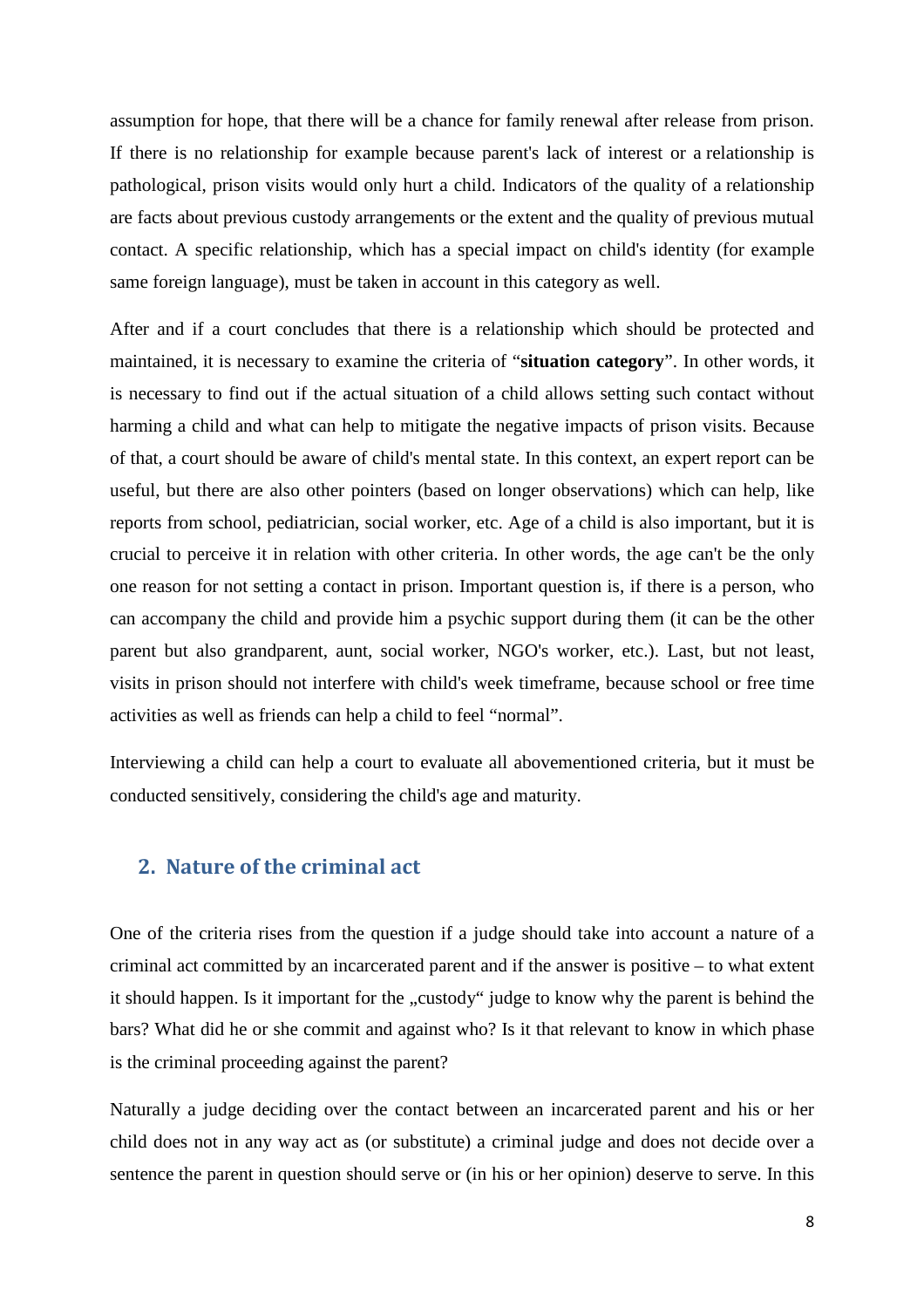kind of proceeding the judge is not there to punish the parent again, but to ask what is in the best interest of a child. A judge should start from the premise that for a parent and a child the right to be together means the essential element of their family life<sup>36</sup> and that article 8 of the Convention includes a right for the natural parents to have measures taken with a view to their being reunited with their children and an obligation for the national authorities to take such measures<sup>37</sup>.

We conclude that in order to respect these principles and act in the best interest of a child it is important for a judge even in this type of proceeding (regarding a contact between a parent and a child) to look deeper into a nature and circumstances of the committed criminal act and possible effects that such an act could have on the child.

First of all a judge should take into account what **kind of crime** has been committed. We can imagine two types of situation  $-$  a crime committed by a parent that does not have any connotation with his or her parenthood. This is a very broad category typically consisting of property related offences or economic and trade related offences but also offences against life, health, personal liberty or dignity not concerning the closest family of a child. Irrespective of the fact if such an offence was a small scale theft or a highly sophisticated white-collar scheme, it does not play any further role in the process of deciding a form or an extent of a contact between an incarcerated parent and his or her child as far as the criminal act did not involve a child or her or his closest relatives. In such situations a judge can leave this criterion (a nature of a criminal act) behind and concentrate on other relevant aspects of a given case. On the contrary the situation where the criminal act is somehow connected with a child is much more difficult to fully assess. It is not rare that a judge must decide to what extent (or even if) to set a contact between a child and his or her parent that is imprisoned because he or she was convicted of a crime committed against the second parent or a close relative to the child or even the child itself. Such cases are obviously more delicate and require a thorough deliberation.

When the **crime** was committed **against the second parent** (or in general against a close relative to the child) **or** even the **child** itself, the first variable to consider is to clarify who was the intended and the factual victim of the crime and (if it was a relative) how close a relationship had the child with this victim-relative. It is practically impossible to imagine

<sup>36</sup> Case *T. v. THE CZECH REPUBLIC*, judgement of ECHR from 7th July 2014, App. No. 19315/11, point 105,

<sup>37</sup> Case *OLSSON v. SWEDEN (No. 2),* judgement of ECHR from 27th November 1992, , App. No. 13441/87, point 90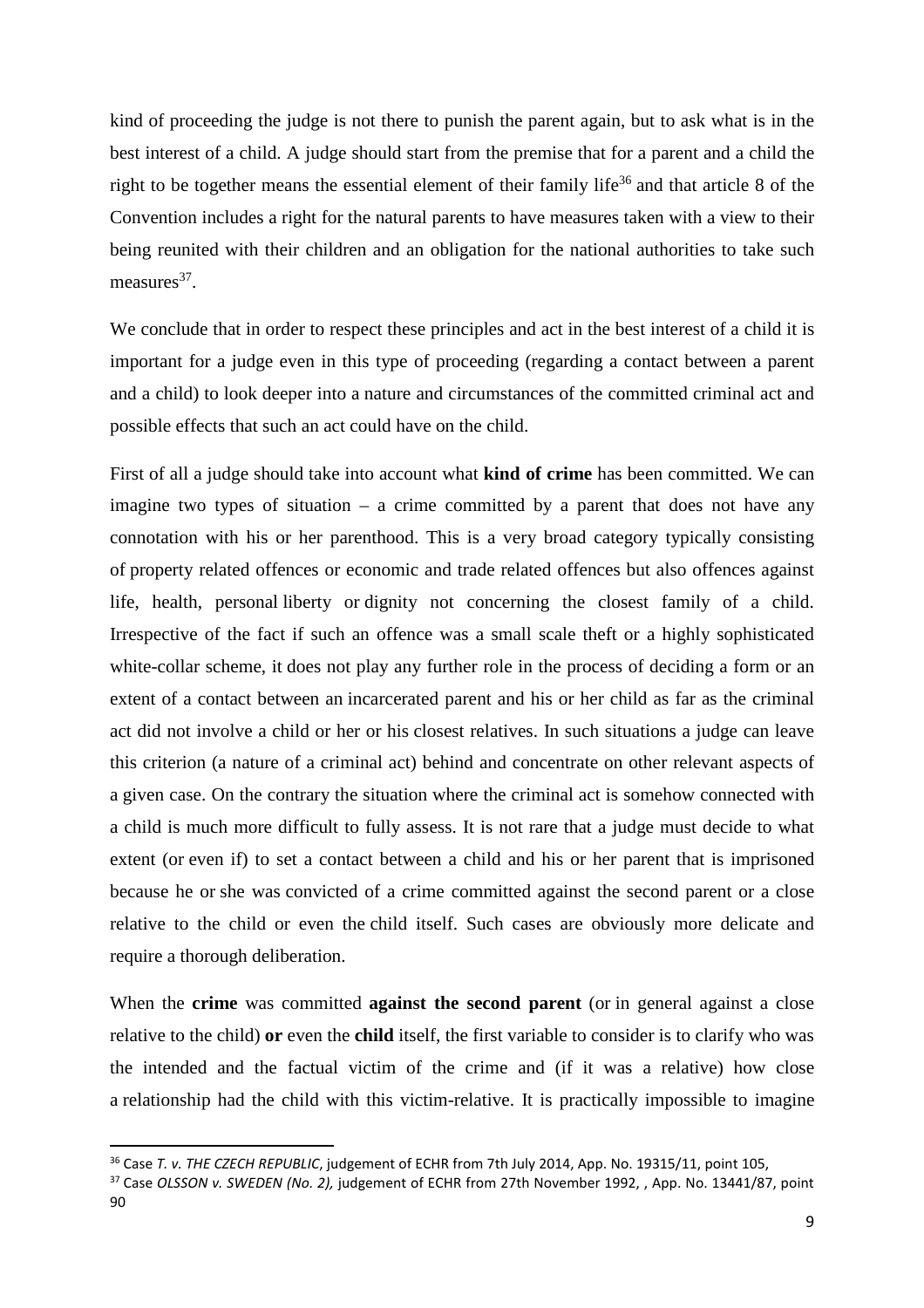how a contact could be in the best interest of the child if the crime was committed (or intended to be) directly against this child.

However less obvious and more common is a situation where the victim was the other parent (or another person – usually a relative - who took primary care of the child). It can often be a parent to whom the child was much attached or has a very strong positive relation. In such cases it is not just morally deplorable, but this kind of crime that leaves the child without a carer or someone to whom it was attached, significantly interfere and disrupt the healthy psychological development of a child and thus – indirectly – we must regard also a child itself as a victim of the crime. In our view this is the most important aspect regarding the nature of a criminal act that need to be taken into account when deciding over the existence, extent and form of a contact.

Other elements that should not be discarded are the **broader circumstances** of the criminal act. In this regard the corresponding criminal judgment should provide useful source of information though of course an expert report on the character and mental (pre)condition of the incarcerated parent gives a court more solid basis in this sense.

On the one hand circumstances of a crime can indicate for example a manipulative behavior of the incarcerated parent that can negatively affect development of his or her child or unreal perception of reality and future prospects that can hurdle building a steady and normal relationship with the child. Inclination to violence is very common tendency in this context. In this sense it is nevertheless crucial to assess whether the violence is exercised by the parent in general or just in certain situation or towards a certain (group of) people. In other words, how is this inclination to violence shown in a relation with a child and whether some kind of means (for example a supervision of a professional during the contact) can neutralize this attribute.

On the other hand circumstances of a crime can be also mitigating. For example when the incarcerated parent was previously himself a subject to a violence from a second parent or the criminal act was committed in a (alleged) protection of a child or when the parent acted without previous deliberation – impulsively, in affect when such  $\mu$  mishandling" of strong emotions (under a right treatment) does not have to have an impact on a relationship with a child. All such circumstances can facilitate the decision over the existence, extent and form of a contact in question.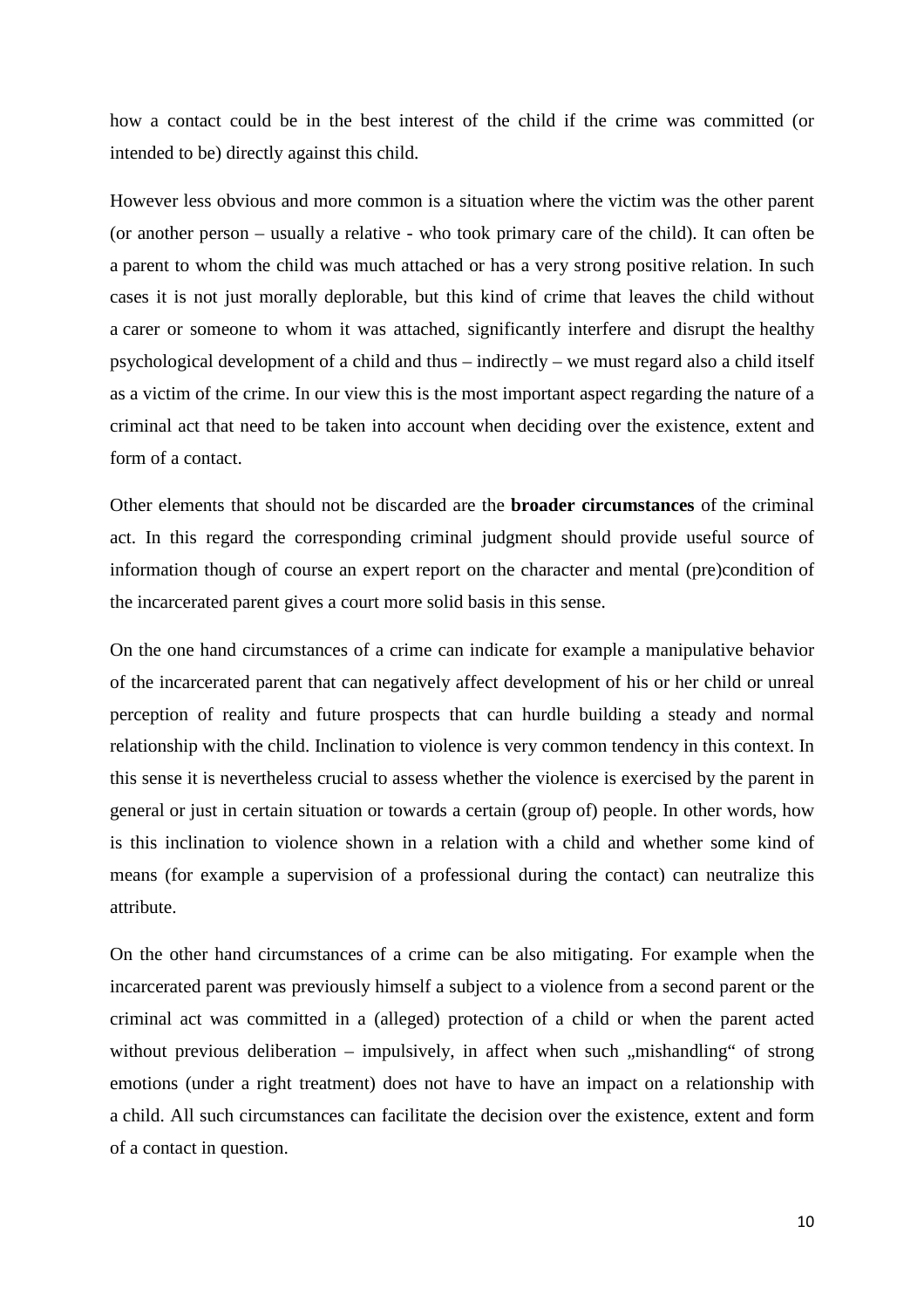After all one of the crucial decisive factor remains the opinion of a child for which a rich and constant case-law of ECHR exists. In this respect it is however important to comprehend how the child perceive the crime committed by his or her parent (does the child has its own explanation of what happened?), how it was informed about the crime (was the child a direct witness?) or how it affected the life of the child up to now. All these questions are relevant in deciding the best way how to maintain a contact between a child and his or her incarcerated parent.

At last an incarcerated parent does not only refer to a parent in prison who is serving his (final) sentence, but also a parent who is in custody only waiting for the outcome of the criminal proceeding, i. e. still *de iure* an innocent person. While we certainly feel that from the point of view of a criminal law and after all from the general moral principles there is a huge difference between a convicted and a prosecuted person, from the perspective of a custody judge who must define an extent and a form (or even an existence itself) of a contact between such parent and his or her child, the difference is not that crucial. As the Czech Constitutional court summed it up in a case of a father held in (pre-trial) custody, the principles governing a relationship between an imprisoned parent and his or her child are fully applicable to the situation of parents in custody. However any interference by a court with a right of an accused person holding in custody must be all the more considerate given the fact that a person is in accordance with a presumption of innocence regarded innocent<sup>38</sup>.

In conclusion the most important factor to consider among those related to the crime is the intended and factual victim of the crime. The question is whether the victim was someone from a child's family and thus indirectly the child itself or someone not related to the child at all with no attachments to a child. Another highly important issue to take into account is the effect that the crime had on a child and his or her life up to that date, as well as his or her perception of it. In these cases probably an expert report from the field of children's psychology and psychiatry is highly advisable if not practically indispensable. Other relevant aspects are the broader circumstances of the crime that can indicate more about the character of a parent (for example inclination to violence, manipulative behavior, illusory apprehension of reality or "just" mishandling of strong emotions) and thus can significantly influence the perception of what is in the best interest of the child. Finally for better assessment of the situation it is necessary to take into account the precise phase of the criminal proceeding

l

<sup>&</sup>lt;sup>38</sup> Finding of Czech Constitutional court from 20th december 2017, n. ÚS 3296/17 #1, point 30, accessible from https://nalus.usoud.cz/Search/ResultDetail.aspx?id=100283&pos=1&cnt=1&typ=result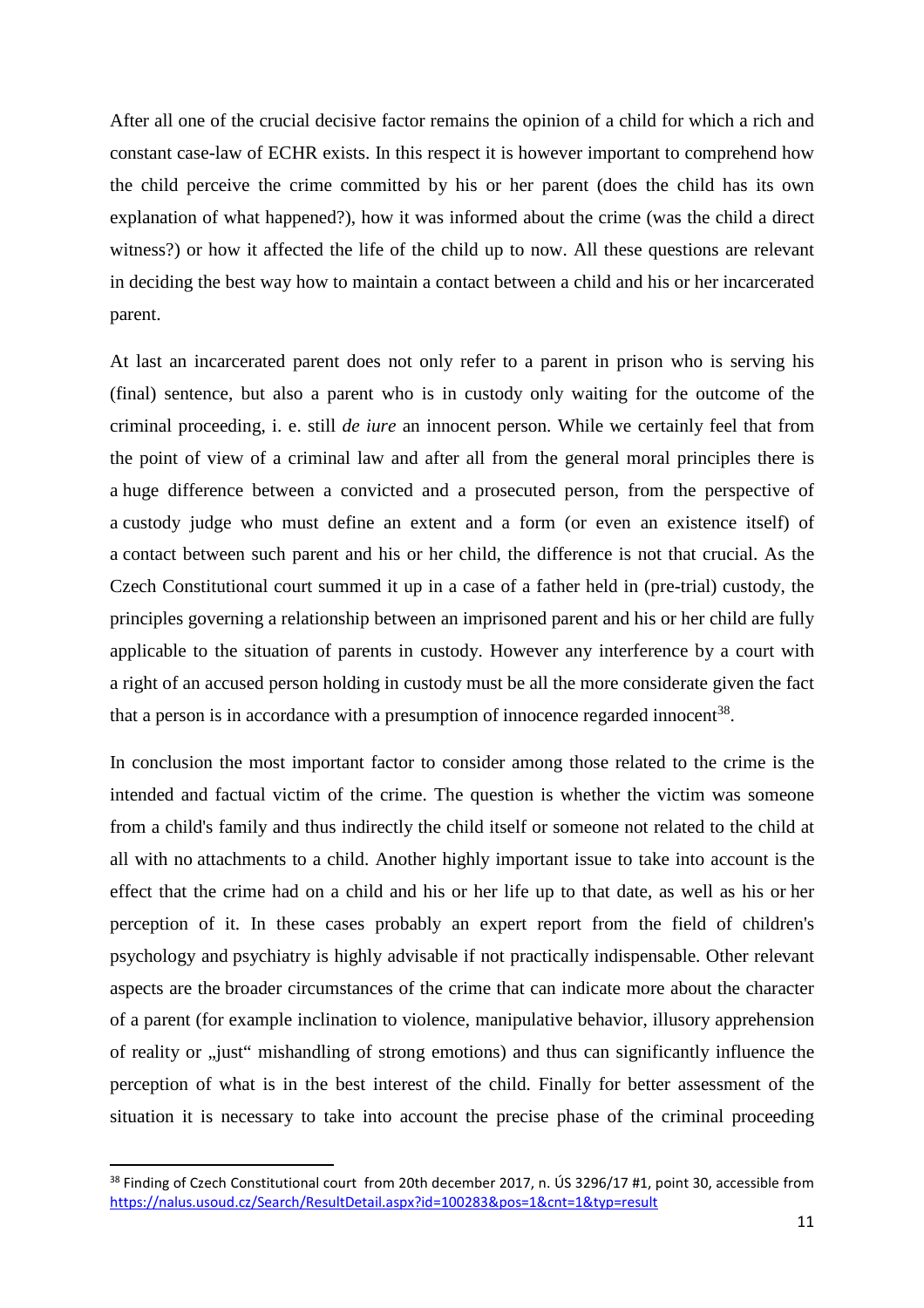against the incarcerated parent as the parent may ask for a contact from a custody while the investigation or the criminal proceeding before the court is still pending in order to respect the general principal of presumption of innocence.

#### **3. Prison conditions**

As far as the judge concludes that both, child's circumstances and the nature of criminal act, don't impede setting a contact of a child with the imprisoned parent, prison conditions should be considered. There are several possible ways in which contact of a child with imprisoned parent can be set, such as personal visits, video calls, telephone calls or correspondence.

Undoubtedly, the best way how to maintain and strengthen relationship between child and his or her incarcerated parent is to enable them personal contact as often as possible. Although Article 24.4 of European Prison Rules stipulates that *"the arrangements for visits shall be such as to allow prisoners to maintain and develop family relationships in as normal a manner as possible*<sup>39</sup>, most prisons do not provide satisfactory conditions for children visits and visiting a parent in prison might be rather traumatic experience than a pleasant reunion. For that reason, before setting down a contact in a form of personal visits, the judge should first consider conditions of parent-child visits and the overall environment of particular prison.

In the first place, a judge should seek whether the parent-child visits should be contact or not (also called as open and close visits). There are no doubts that contact visits are preferable, especially for younger children. The course of contact visits should be friendlier and more informal, thus more likely to establish, maintain or deepen parent-child relationship. During contact visit parent and child might personally greet each other (e.g. give a hug), a child can sit on parent's lap, hold his hand or they can even play games together. Physical contact during open visits should not be limited to a shorter fixed period of time unless there is a reasonable suspicion a minor is being used to bring contraband to prison.<sup>40</sup> The ideal form of contact visits might be visits outside the prison area which can offer more relaxed atmosphere for family reunion. However, these are usually allowed only in a form of disciplinary reward

<sup>&</sup>lt;sup>39</sup> Recommendation Rec(2006)2 of the Committee of Ministers to member states on the European Prison Rules, Council of Europe.

<sup>40</sup> Statement of the Czech ombudsman, file number 873/2009/VOPMČ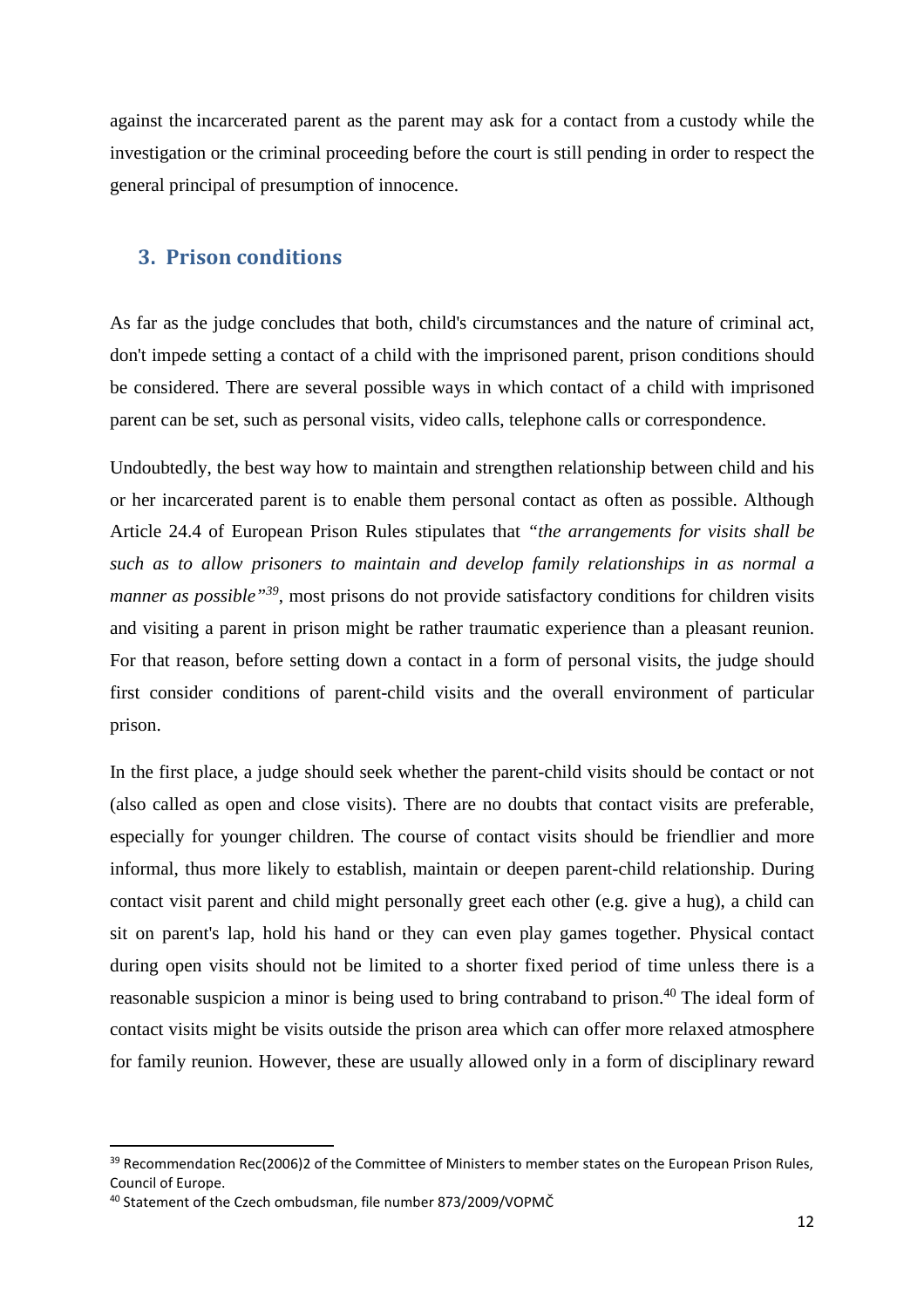and might be conditioned by the prison regime, behavior of prisoner, surroundings of the prison, weather and other factors.

Unfortunately, there are many prisons, where even parent-child personal contact is strictly prohibited, and imprisoned parent sits behind a glass partition during the whole visit. This physical barrier is usually justified by security reasons. Such visiting conditions were subjected to judicial review of ECHR in case of **Ciorap v. Moldova**, where the Court stated that *"the limitations on the manner of maintaining contacts with the outside world, including the installation of physical barriers such as a glass partition, may pursue the legitimate aim of protecting public safety and preventing disorder and crime, within the meaning of the second paragraph of Article 8 of the Convention."<sup>41</sup>* Nevertheless, within the meaning of the second paragraph of Article 8 of the Convention, to forbid personal contact during the visit, two other conditions shall be completed – the interference shall be in accordance with the law and necessary in a democratic society which means there is a real risk of collusion, reoffending, escaping or smuggling contraband into the prison. As far as these conditions are not met, impeding physical contact of a child and his parent leads to the violation of the Article 8 of the Convention.<sup>42</sup>

Secondly, prison environment should be considered. Considering that the aim of parent-child visits is to maintain the relationship between both child and parent, visiting rooms should be adapted for more activities than chatting at the table. Especially for younger children it can be difficult or even impossible to sit for few hours and talk to a person they don't meet that often. Therefore, a designated children space equipped with toys and games should be available. Moreover, playing with younger children during the visit might help to overcome the initial shyness, leave behind the thought of being in prison and constitute new common experiences. As an example of Czech prison caring about children friendly environment can be mentioned Jiřice or Bělušice prison, where children visits can take place in the garden or at playground built by prisoners themselves.<sup>43</sup> According to Czech ombudswoman non-contact visits should take place in sufficiently large spaces to allow the visitors and imprisoned to talk face-to-face

l

<sup>41</sup> ECHR, Ciorap v. Moldova, application no. 12066/02, 19 June 2007.

<sup>&</sup>lt;sup>42</sup> In case Ciorap v. Moldova domestic authorities failed to consider whether the nature of security measure is necessary. Taking into account that the applicant was accused of fraud and his good behavior during the detention, the Court concluded that there has been a violation of Article 8 of the Convention, since allowing the applicant to meet his family would not have created a security risk.

<sup>&</sup>lt;sup>43</sup> Skype nebo Den otců, i tak vězni udržují kontakt s rodinou. Novinky.cz. 1 February 2018. Available in Czech at https://www.novinky.cz/domaci/461903-skype-nebo-den-otcu-i-tak-vezni-udrzuji-kontakt-s-rodinou.html.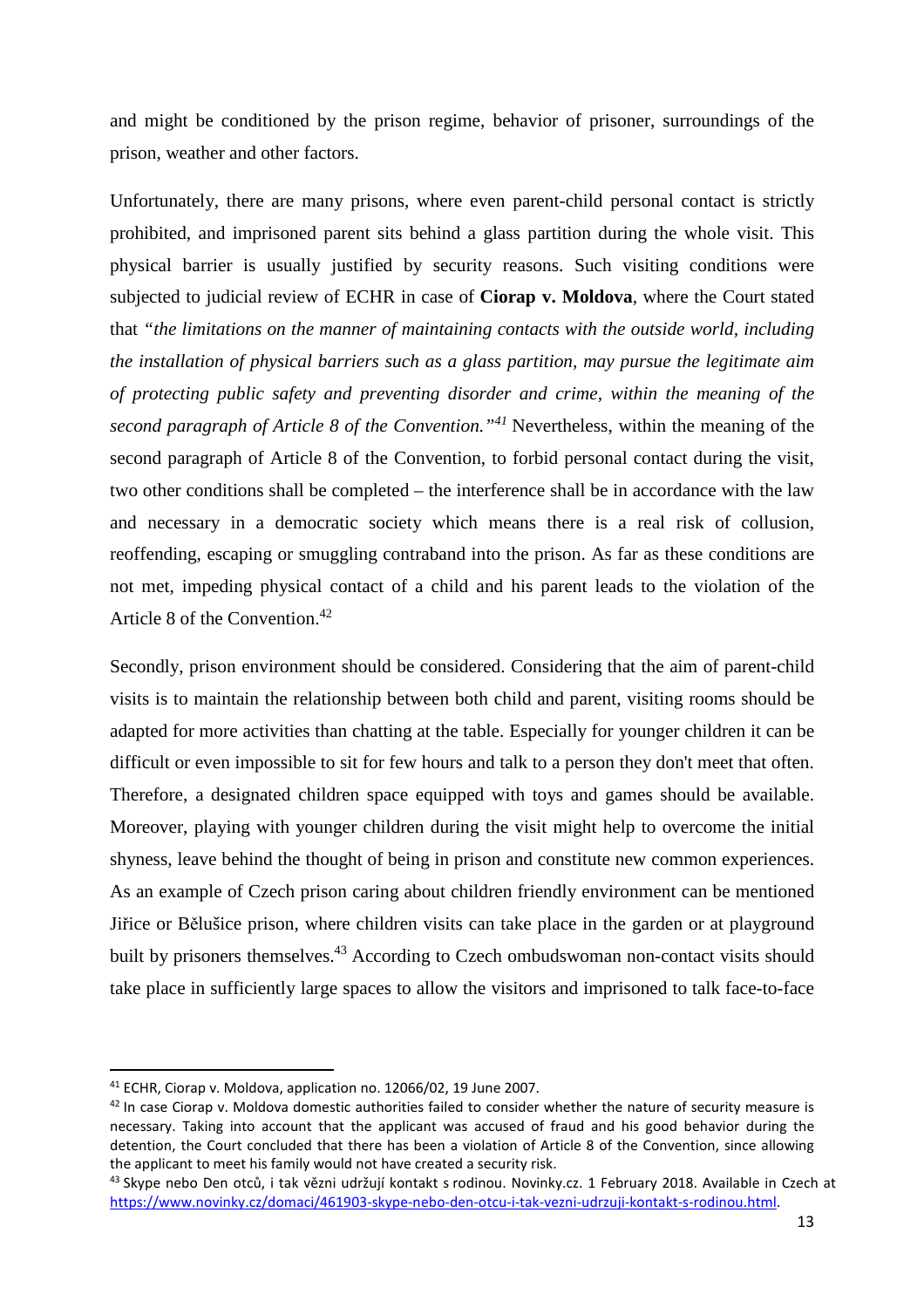and to provide them at least some privacy. Visiting rooms should also be adequately technically and materially equipped.<sup>44</sup>

The importance of prison environment for parent-child visits is also known to the Council of Europe whose Committee of Ministers stated in recently issued Recommendation concerning children with imprisoned parents (hereinafter referred to as "Recommendation concerning children with imprisoned parents") that *"A designated children's space shall be provided in prison waiting and visiting rooms (with a bottle warmer, a changing table, toys, books, drawing materials, games, etc.) where children can feel safe, welcome and respected. Prison visits shall provide an environment conducive to play and interaction with the parent."<sup>45</sup>* According to the Committee of Ministers, hygiene, ventilation, light, a child-friendly atmosphere, utilities for taking care of infant children and furniture which is adapted to the use by children of different ages are the minimum standards that ought to be respected. The emphasis should also be put on child-friendly staff.<sup>46</sup> During a visit children should also have possibility to consume food and drink they brought to the prison or in case that bringing own food and drinks to visiting room is prohibited, there should be possibility to buy at least a small snack in a food machine or canteen inside the prison.<sup>47</sup>

Thirdly the judge should weigh up the process in prison that the child must go through before getting to visiting room. Article 24.2 of European prison rules prescribes that communication and visits may be subject to restrictions and monitoring but they shall allow an acceptable minimum level of contact.<sup>48</sup> Recommendation concerning children with imprisoned parents goes deeper and more specifically provides that *"Any security checks on children shall be carried out in a child-friendly manner that respects children's dignity and right to privacy, as well as their right to physical and psychological integrity and safety. Any intrusive searches* 

<sup>44</sup> Návštěvy ve věznici seděly před odsouzenými jako v divadle, zjistila ombudsmanka. Česká justice. 25 January 2019. Available in Czech at http://www.ceska-justice.cz/2019/01/navstevy-ve-veznici-sedely-predodsouzenymi-jako-v-divadle-zjistila-ombudsmanka/.

<sup>45</sup> Recommendation CM/Rec(2018)5 of the Committee of Ministers to member States concerning children with imprisoned parents. Council of Europe.

 $46$  Explanatory Memorandum to Recommendation CM/Rec(2018)5 concerning children with imprisoned parents.

<sup>&</sup>lt;sup>47</sup> Děti vězněných rodičů: naplňování práv a potřeb dětí, které mají rodiče ve výkonu trestu – teorie a praxe. Mgr. Lucie Rybová, director of Czech Helsinki Committee. Available in Czech at http://www.helcom.cz/cs/zastupci-chv-prezentovali-situaci-deti-s-rodicem-ve-vykonu-trestu-na-prvniodborne-konferenci/.

<sup>48</sup> Recommendation Rec(2006)2 of the Committee of Ministers to member states on the European Prison Rules, Council of Europe.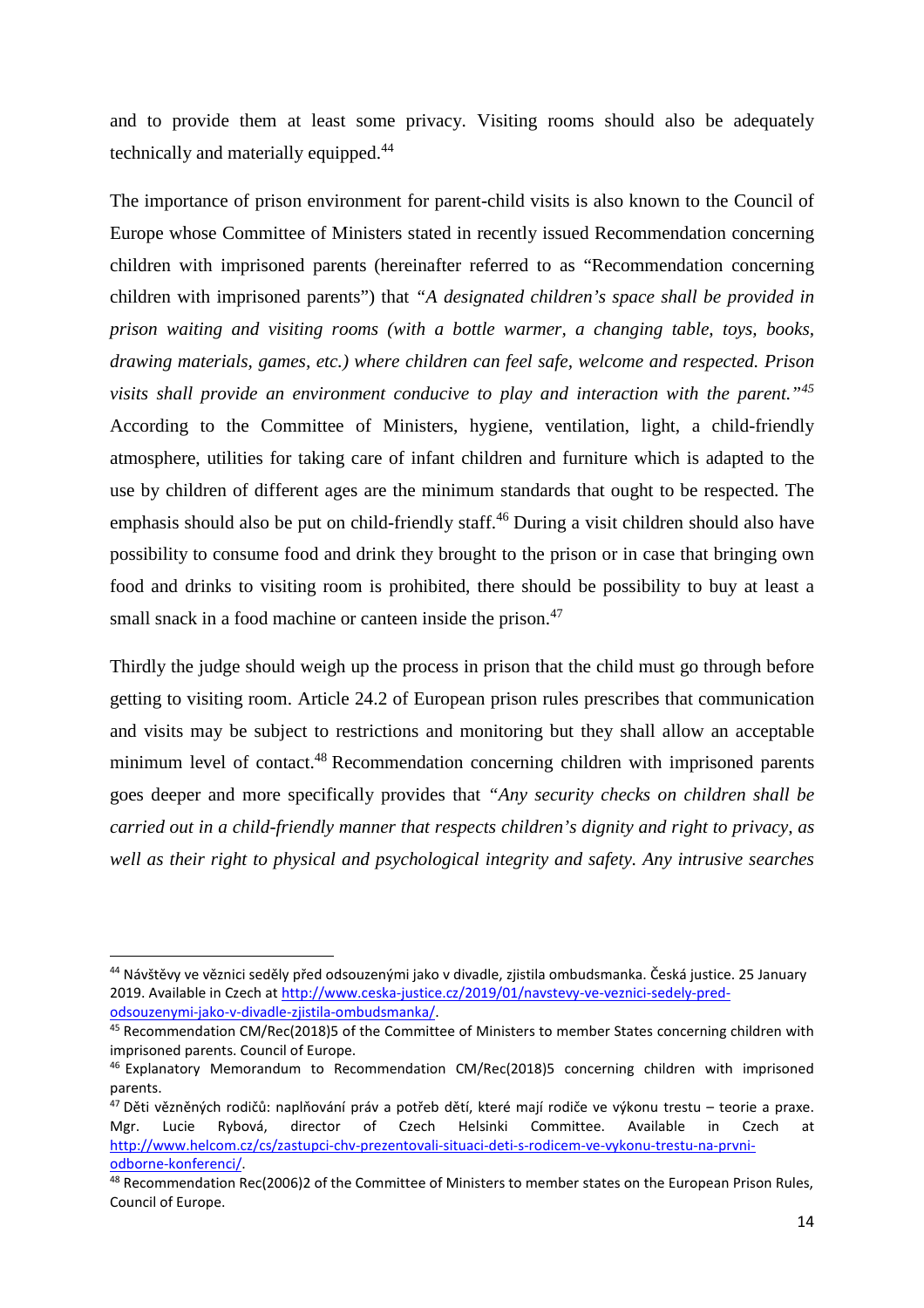*on children, including body cavity searches, shall be prohibited."<sup>49</sup>* Although there is no doubt that security checks of all visitors are important to ensure safety in prison (children can be misused to bring drugs or other prohibited items to prison), children should be searched sensitively by appropriately trained staff, because they can be psychologically harmed easily. The Committee of Ministers mentions as a good example searching children in a playful manner or suggests analogies with searches for air travel to normalize the whole process.<sup>50</sup>

Security searches do not have to be the only problem that can occur before getting to visiting rooms. In case of **Horych v. Poland** ECHR dealt with situation where appellant's minor daughters in order to get to visiting room in a ward for dangerous detainees had to walk through the entire prison, moreover, they also had to past prison cells situated on both sides of the corridor which exposed them to staring of inmates and other reactions to the girl's presence. The appellant argued that this constituted an exceptionally traumatic experience for his daughters so that he gave up receiving visits from them. In this case the Court noted that *"visits from minors in prison require special arrangements and may be subjected to specific conditions depending on their age, possible effects on their emotional state or well-being and on the personal circumstances of the person visited. However, positive obligations of the State under Article 8 includes a duty to secure the appropriate, as stress-free for visitors as possible, conditions for receiving visits from his children, regard being had to the practical consequences of imprisonment"* In the end the Court concluded that there had been a violation of Article 8 of the Convention, because the restrictions on the applicant's visiting rights<sup>51</sup>, taken together with failure to ensure proper conditions for visits from his daughters, did not achieve balance between the requirements of the dangerous detainee regime and the appellant's right to respect for his family life. $52$ 

To sum it up, before setting down regular parent-child contact in penitentiary the judge should focus on the course of visit in detail. First, a judge should find out whether the child and parent will be allowed to have a personal contact during the visits or whether they will be separated by bars or glass partition. In case that visits should be non-contact, other aspects such as child's age, maturity and mental health shall be thoroughly considered, because seeing a parent in prison behind a partition might cause a child undue emotional suffering. Another

<sup>49</sup> Recommendation CM/Rec(2018)5 of the Committee of Ministers to member States concerning children with imprisoned parents. Council of Europe.

<sup>&</sup>lt;sup>50</sup> Explanatory Memorandum to Recommendation CM/Rec(2018)5 concerning children with imprisoned parents.

<sup>&</sup>lt;sup>51</sup> Appellant also complained about frequency of visits and that most of visits were non-contact.

<sup>52</sup> ECHR, Horych v. Poland, application no. 13621/08, 17 April 2012.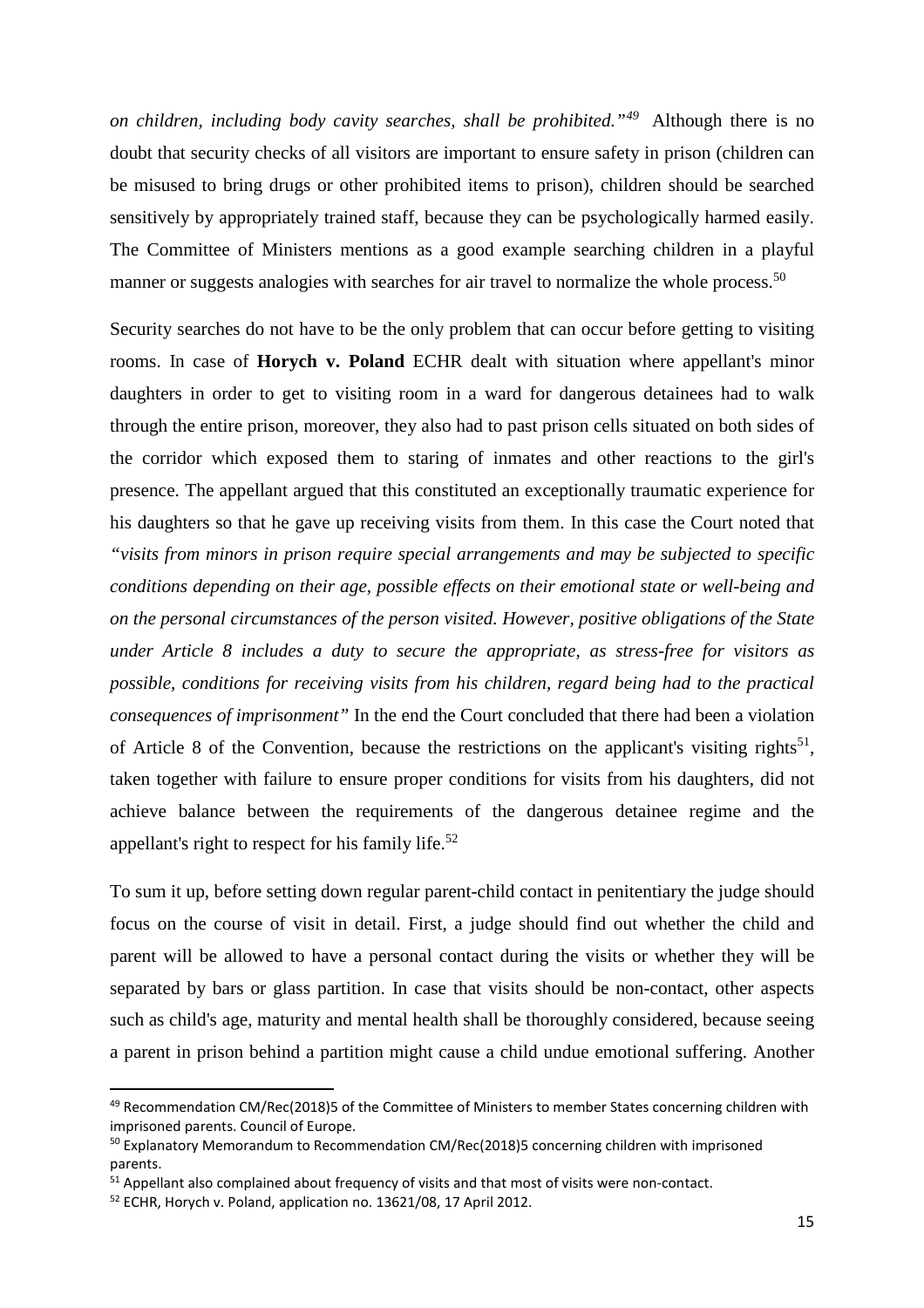important criterion to be considered is prison environment. Visiting rooms should be equipped at least with some games, toys and books to make the time spent together more pleasant and interactive. Attention should also be paid to the behavior of prison staff. Last but not least the judge should seek a process that a child has to go through to reach visiting room such as mode of security searches and location of visiting room within the prison building, because it is not desirable that minor children go through the entire prison including cells and get in touch with other prisoners.

Provided that conditions for regular personal visits in prison are not met, the judge should consider alternative means of contact. Relevant alternative to face-to-face visits are video calls. Recommendation concerning children with imprisoned parents stipulates that *"In accordance with national law and practice, the use of information and communication technology (video-conferencing, mobile and other telephone systems, internet, including webcam and chat functions, etc.) shall be facilitated between face-to-face visits and should not involve excessive costs."<sup>53</sup>* Technologies enabling video calls are available for many years and there are some European prisons including Czech ones experimenting with Skype-type communication. Even so national governments and most prisons seem to be a bit reserved as far as practicing this progressive form of face-to-face contact is concerned. It is worth mentioning, that video calls might be extremely useful means of communications for children situated in institutional care who cannot visit their parents personally on a regular basis as a result of lack of social workers and finance as well as for children who live far away from the prison.<sup>54</sup>

In cases where personal visits and video calls are not suitable or possible, parent-child contact can be set in a form of telephone calls. Difficulties of telephone calls might be that they are less personal and, in most cases, eavesdropped or recorded so that child's privacy is being violated. Since in some countries telephone calls are unduly expensive and therefore inaccessible to many prisoners (Czech Republic is not the exception), Committee of Ministers put stress on its financial availability as mentioned above.

Another form of parent-child contact can be realized by means of e-mails or letters. This form of contact is less personal, so it might be used as a complementary means of communication

l

<sup>53</sup> Recommendation CM/Rec(2018)5 of the Committee of Ministers to member States concerning children with imprisoned parents. Council of Europe.

<sup>&</sup>lt;sup>54</sup> Český helsinský výbor prosazuje videonávštěvy mezi vězni a dětmi. Česká justice. 30. January 2015 Available in Czech at http://www.ceska-justice.cz/2015/01/cesky-helsinsky-vybor-prosazuje-videonavstevy-mezi-vezni-adetmi/.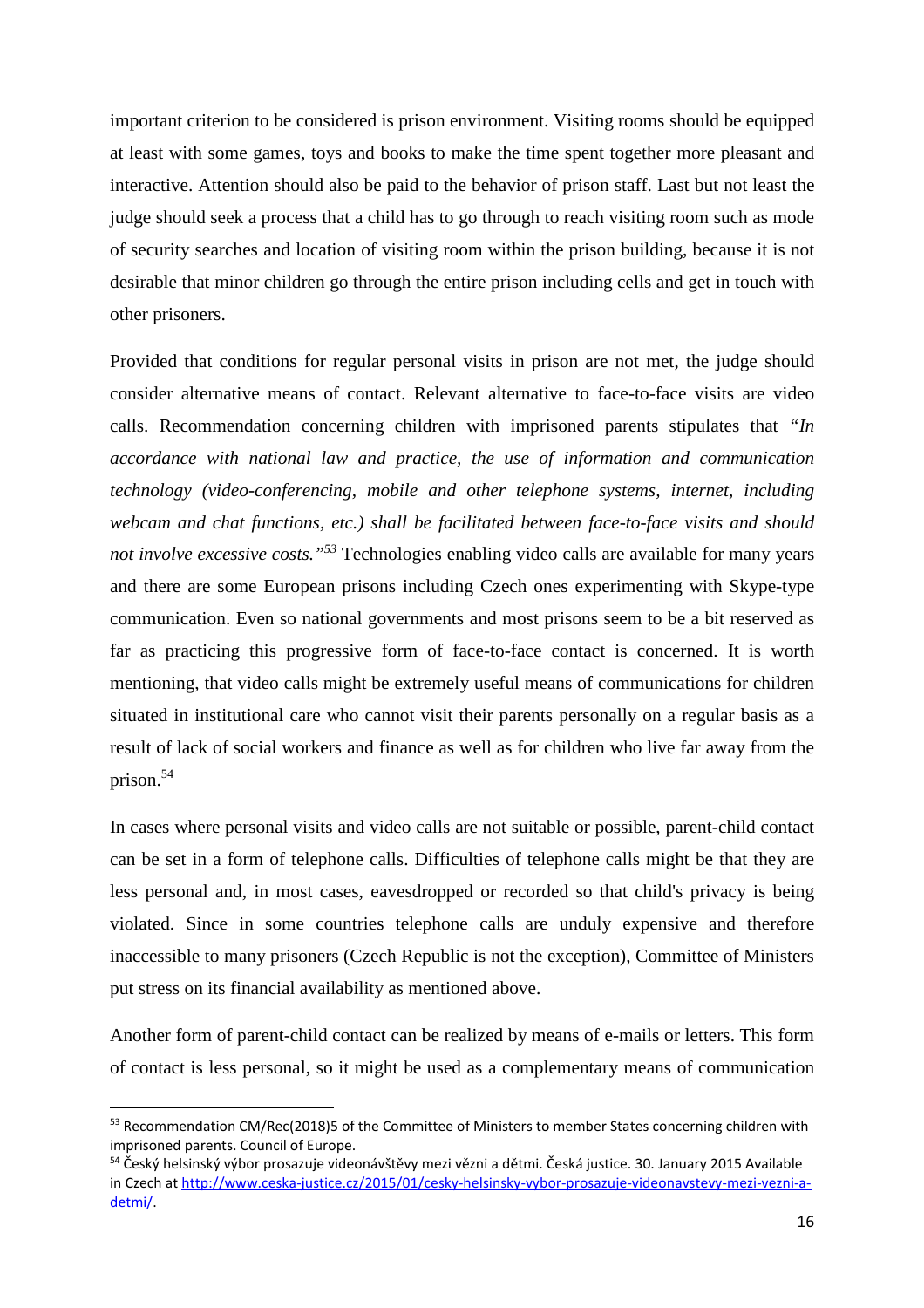combined with other ways of contact mentioned above. While establishing contact in a form of correspondence, the judge should consider mainly the age of child and his ability to write and read as well as the parent's literacy.

#### **4. Extent of a contact**

In the Czech Republic, although the law provides that visits of convicts should be usually organized during the daytime on weekends or holidays, a number of prisons organize visits at weekdays on regular basis, mostly for capacity reasons. This raises question whether the judge can establish a parent-child contact on specific days in favor of a child interest regardless of the prison's visiting days. Undoubtedly, if the right to respect for private and family life proclaimed by the Article 8 of the Convention is to be fulfilled, prison staff should be more flexible and visiting days should be organized with respect for prisoner's children and families' private lives and their everyday duties. Therefore, a parent-child contact should primarily be established on days which comply with needs and capabilities of a child and visits on weekdays should be ordered only exceptionally and on the grounds of prison's justifiable reasons or at the request of prisoner's family itself.

Another significant restriction of parent-child contact is that in most countries' prisoners' right for visits from their relatives is limited by law up to a few hours per month<sup>55</sup>. However, in some cases, especially when it comes to younger children, more often and intense contact might be required in order to maintain family relations. This raises a question, whether a judge can exceed statutory monthly visit period when determining a frequency and length of child's contact with an imprisoned parent. It is necessary to stress that a judge is during his decision-making process bound not only by law, but also by ratified international treaties and in case of conflict international treaty prevails. Provided that more frequent parent-child contact is in the best interest of the child proclaimed by the Convention on the Rights of the Child, a judge should probably establish contact which is beyond the limits of the national criminal law.

<sup>&</sup>lt;sup>55</sup> According to § 19 of the Czech Law on the Execution of the Sentence a sentenced person has right to receive visits of close people for a period of 3 hours per calendar month and in most prisons, this right has to be done at once.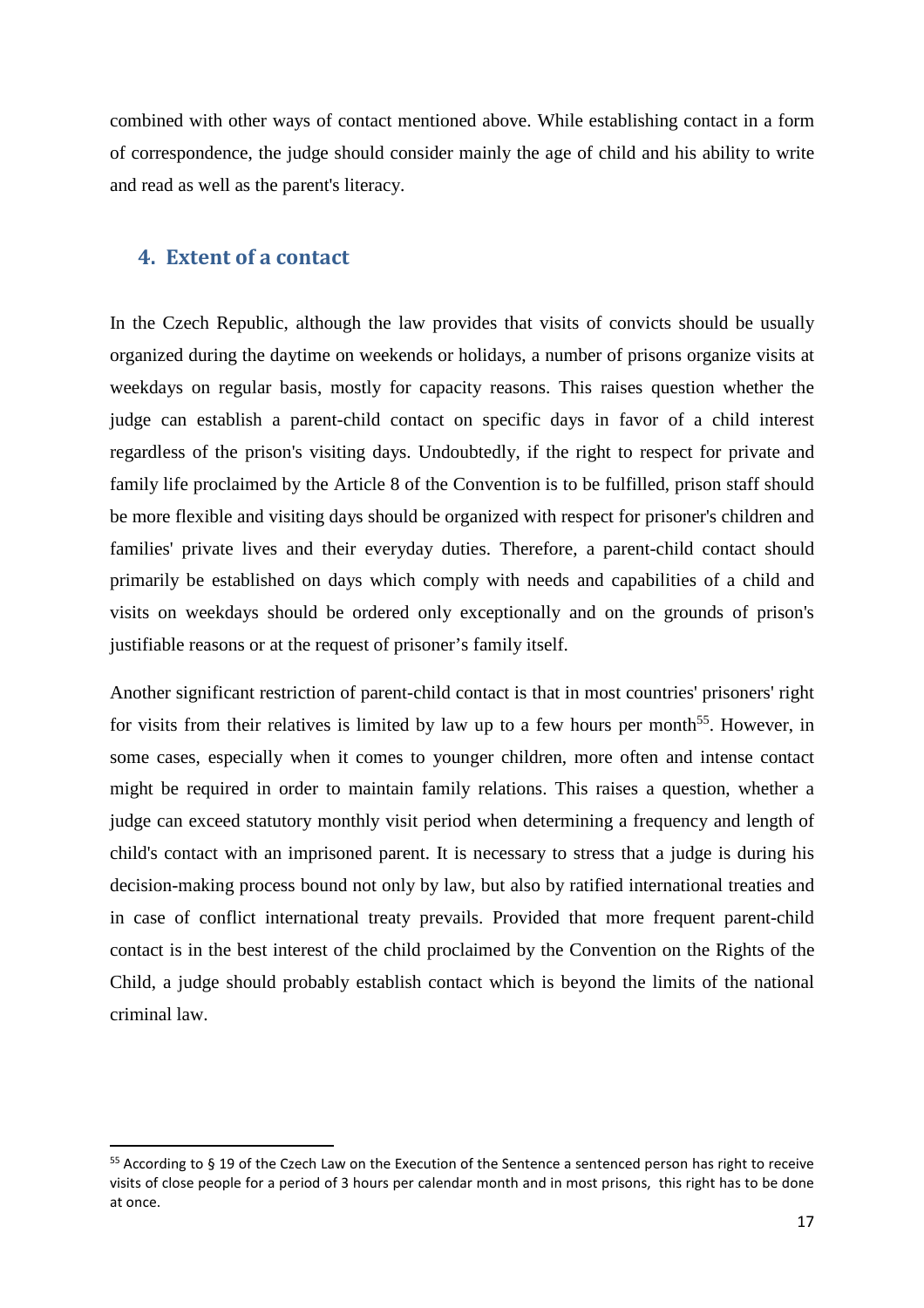Another argument in favor of the more intense contact (not limited by the provision of the criminal law) can be found in the division between the public and private  $law^{56}$ .

On the other hand, such extended contact – fully in compliance with the best interest of the child - may in reality prove unenforceable. The prison surely can respect the civil judgment establishing a contact beyond the limit of the national criminal law, but if it refuses to do so, there are no legal means to enforce the cooperation of the prison. According to the provisions of criminal law dealing with the execution of the sentences, the incarcerated person is entitled to only few hours of visits per month and the prison – who moreover does not take a part in the civil proceeding concerning a parent-child contact – is not strictly speaking bound by this civil judgment. From the point of view of the prisons there might also be significant objective hurdles (capacity reasons, regime of the prisoners) to such benevolent parent-child contacts.

Even though a judge can theoretically exceed the statutory limits of contact stipulated by the national criminal law, the extent of a contact should be rational, with respect to possibilities and capacity of particular prison and its regime. Played down or left out should not be even the fact that a parent is serving a sentence for a criminal act.

Although a judge should also consider prison's visiting days, he should always bear in mind that contact with imprisoned parent cannot limit a child in his everyday life and duties such as school attendance. Therefore, a contact should be established mainly on weekends and holidays and prison management should do maximum to make it possible. In the end parentchild contact should correspond to the best interest of a child within the meaning of the Convention on the Rights of the Child which may lead to exceeding the statutory time limits set for visits in prison.

## **Conclusion**

l

A decision-making process concerning contact of a child with an incarcerated parent should comprise of assessing numerous factors and aspects relating to a child, parent and prison where a parent serving his or her sentence. We divided these criteria into four main categories that are (i) circumstances on the child's side, (ii) the nature of criminal act, (iii) prison conditions and (iv) the extent of a contact. Although each category has a different

 $56$  According to § 1 par. 1 of the Czech Civil Code the application of private law is independent of the application of public law.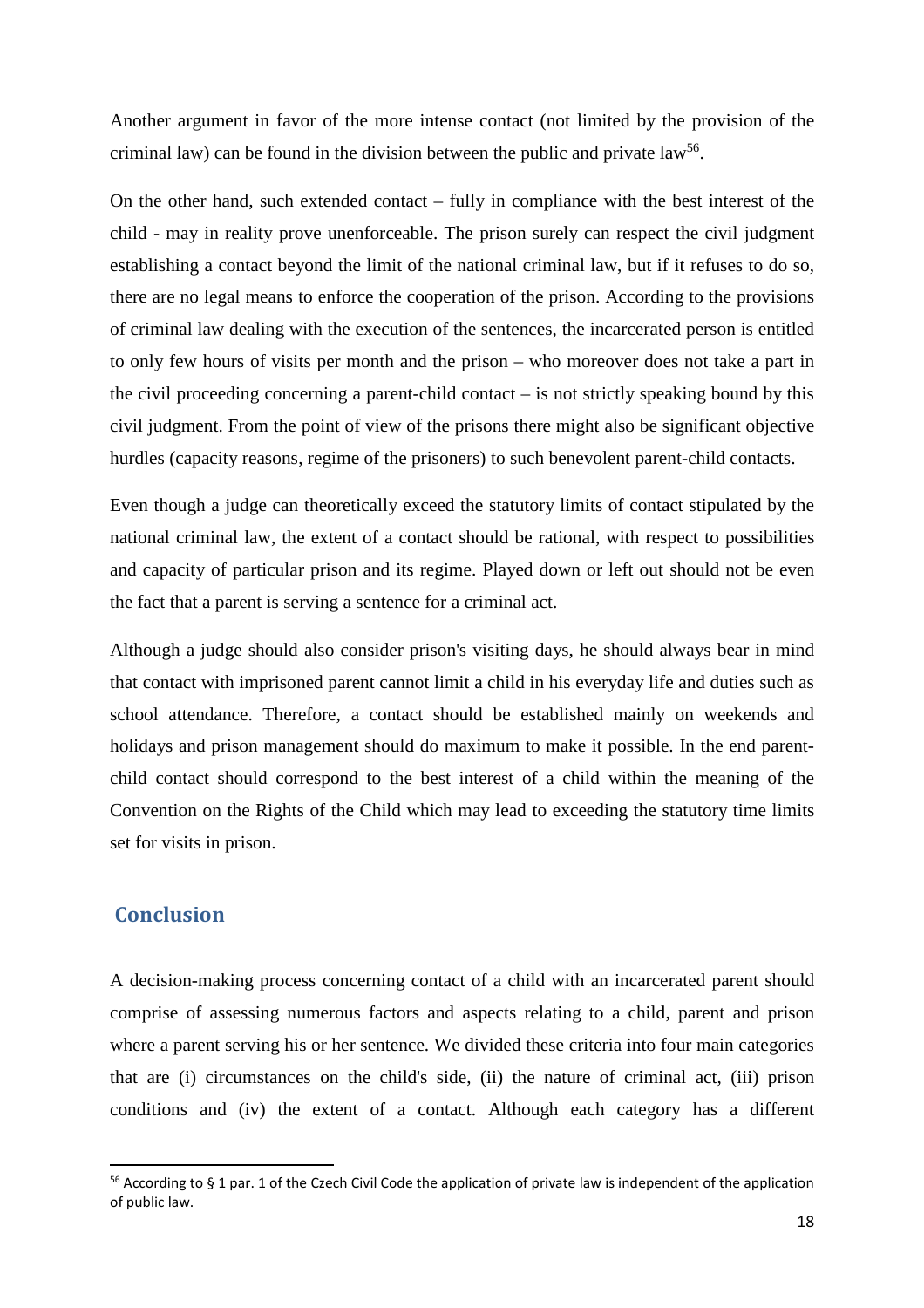significance, all of them are led by the principle of the best interest of a child proclaimed by the Convention of the Rights of the Child and right to respect for private and family life within the meaning of Article 8 of the Convention.

A custodial judge should consider parent-child relationship first. If a judge finds out that a parent was deprived from parent responsibility, wasn't interested in child's life at all or that the relationship was pathological, there is no sense in establishing a parent-child contact in prison which would be a burden rather than a benefit for the child. On the contrary warm relationship, favorable previous mutual contact or specific connection concerning child's identity are aspects that may lead to conclusion that a regular contact with an incarcerated parent is appropriate. After dealing with the quality of parent-child relationship, a child's mental state substantiated by expert opinions should be assessed. Other relevant aspects are child's age or attitude to the accompanying person who should be child's psychological support before, during and even after the visit. The distance of prison from child's place of residence should also be considered, because it may cause a significant obstacle in determining the frequency of contact.

Provided that a judge concludes, that quality of parent–child relationship does not prevent him from establishing regular contact, he should move to subsequent category of relevant factors. At the forefront of the second category is the nature of criminal act. Initially a judge should find out whether the crime was committed against a child itself, someone from child's family or other people to whom a child might have an emotional relation. In case that the crime was committed against someone not related or somehow close to the child, the judge can move to the second category and consider circumstances on the child's side. Since the crime was committed against child or people close to the child, a judge should go deeper and ascertain the child's perception of crime and its impact on his subsequent life. Broader circumstances of a crime are also relevant, because it can tell a judge more about parent's character and its possible effect on a child. In case that criminal proceeding against a parent has not finished yet, the principal of presumption of innocence shall be respected.

Then, prison conditions should be assessed. Although a judge should examine the entire course of visit, the most important seems to be the fact, whether visits in particular prison are contact or not. In case that contact visits are not possible, the judge should look at child's age and mental health to find out whether the child is able to participate non-contact visit with no negative consequences. The judge should also consider prison environment, more specifically whether visiting rooms are properly adapted to children's visits, the mode of security